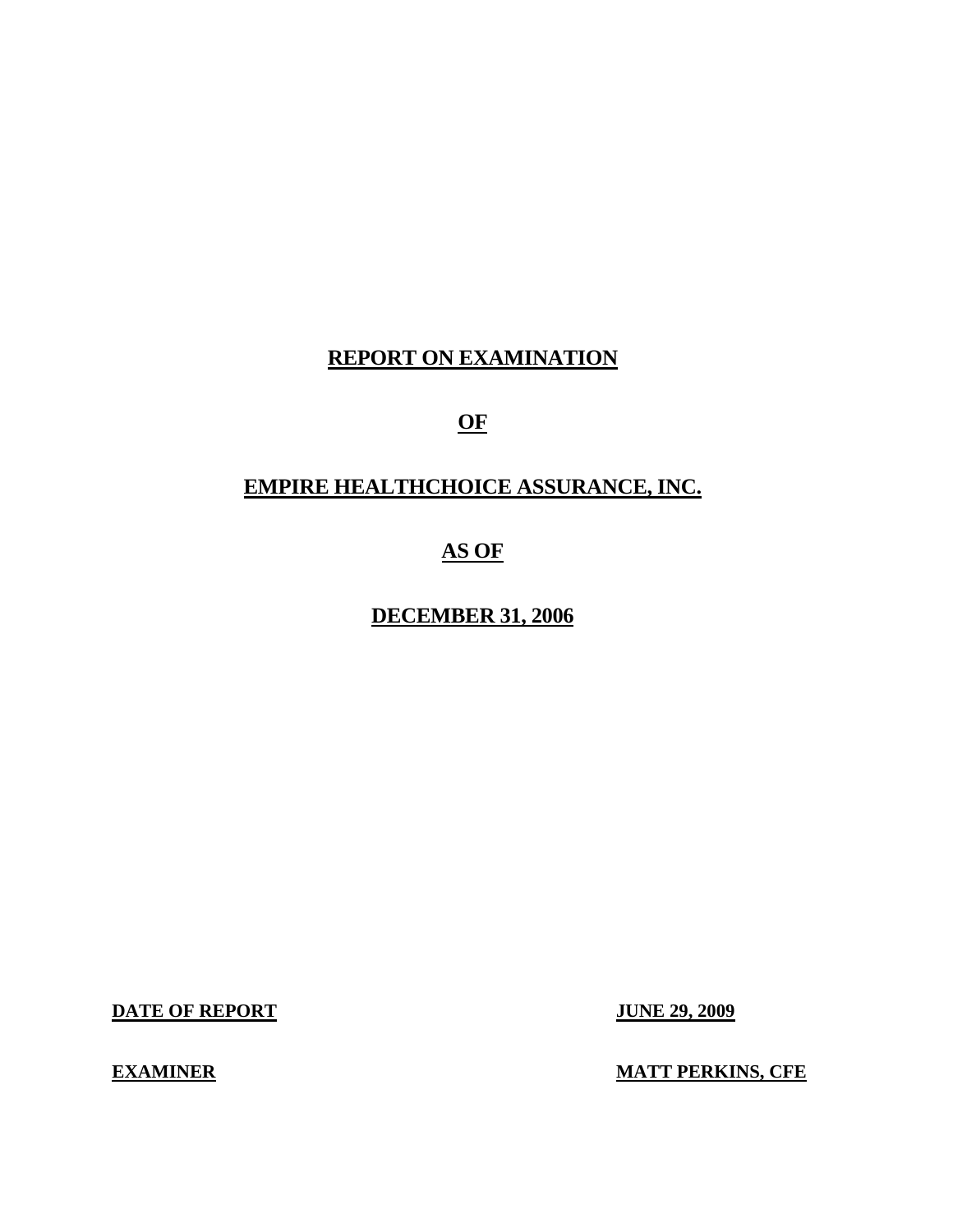## **TABLE OF CONTENTS**

## **ITEM NO. PAGE NO.**

| 1. | Scope of examination                                                                                                                                                               | 3                              |
|----|------------------------------------------------------------------------------------------------------------------------------------------------------------------------------------|--------------------------------|
| 2. | Executive summary                                                                                                                                                                  | 4                              |
| 3. | <b>Description of Company</b>                                                                                                                                                      | 5                              |
|    | A. Management and controls<br>B. Territory and plan of operation<br>C. Holding company system<br>D. Accounts and records<br>E. Internal controls<br>F. Facilitation of examination | 6<br>9<br>10<br>13<br>15<br>17 |
| 4. | <b>Financial statements</b>                                                                                                                                                        | 19                             |
|    | A. Balance sheet<br>B. Statement of revenue, expenses and capital and<br>surplus                                                                                                   | 19<br>21                       |
| 5. | Claims unpaid                                                                                                                                                                      | 22                             |
| 6. | Compliance with prior report on examination                                                                                                                                        | 23                             |
| 7. | Summary of comments and recommendations                                                                                                                                            | 24                             |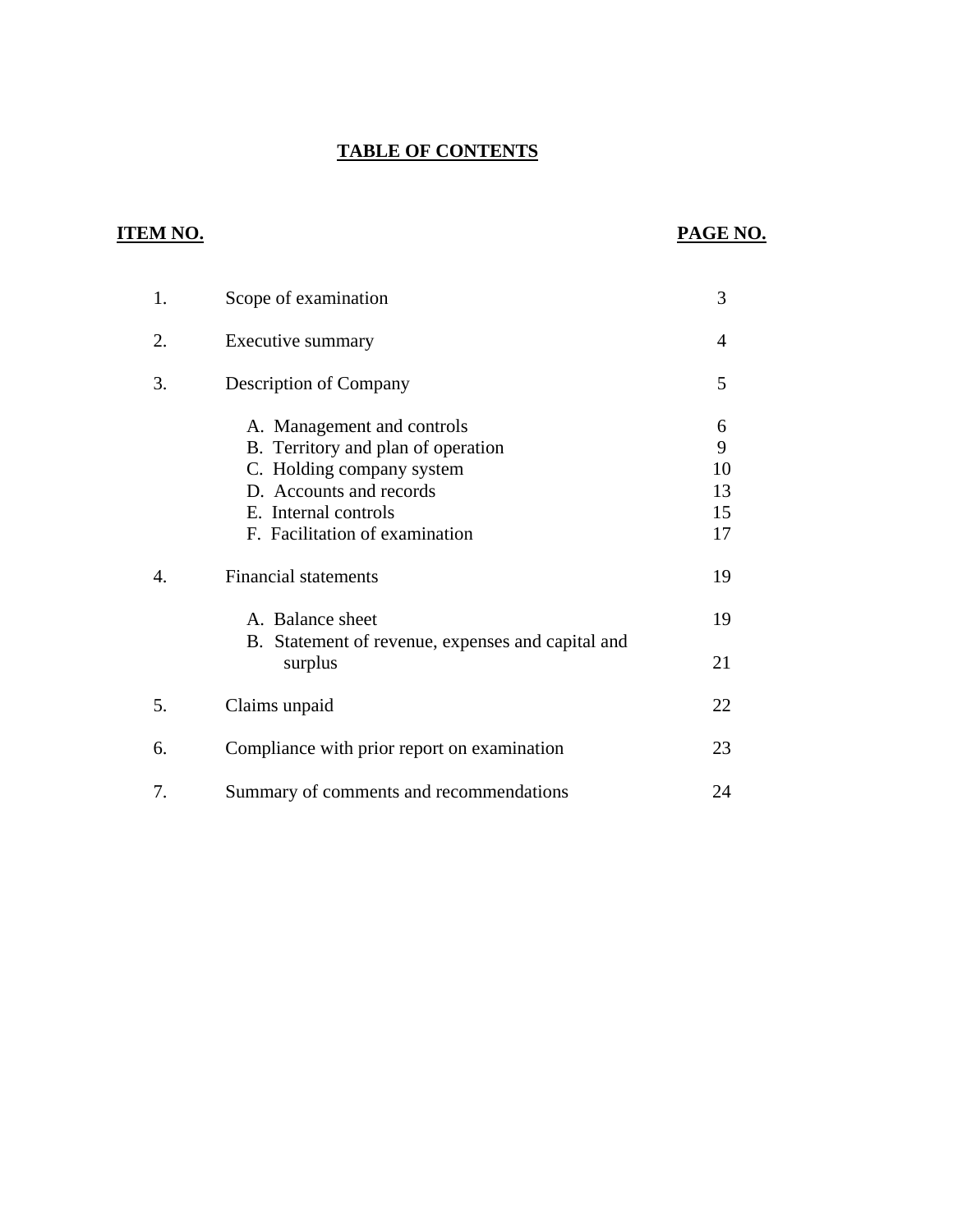

STATE OF NEW YORK INSURANCE DEPARTMENT 25 BEAVER STREET NEW YORK, NEW YORK 10004

David A. Paterson Eric R. Dinallo Governor Superintendent Superintendent Superintendent Superintendent Superintendent Superintendent Superintendent Superintendent Superintendent Superintendent Superintendent Superintendent Superintendent Superintendent Sup

June 29, 2009

Honorable Eric R. Dinallo Superintendent of Insurance Albany, New York 12257

Sir:

Pursuant to the requirements of the New York Insurance Law and acting in accordance with the instructions contained in Appointment Number 22489, dated December 22, 2006, attached hereto, I have made an examination into the condition and affairs of Empire HealthChoice Assurance, Inc., an accident and health insurer, licensed pursuant to Article 42 of the New York Insurance Law, as of December 31, 2006 and submit the following report thereon.

The examination was conducted at the Company's office located at 15 MetroTech Center, Brooklyn, New York 11201.

Wherever the designations "EHCA" or "the Company" appear herein, without qualification, they should be understood to mean Empire HealthChoice Assurance, Inc.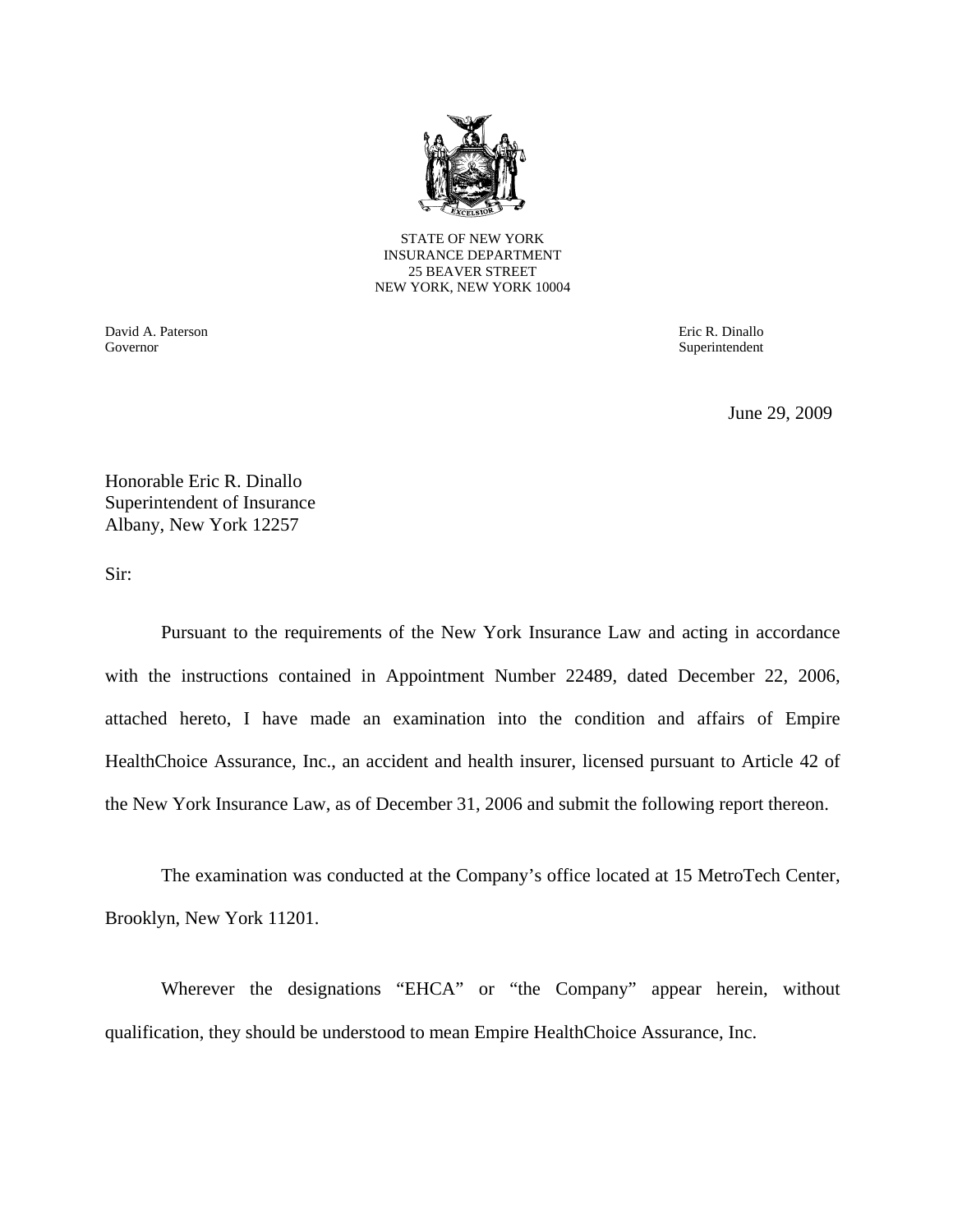A concurrent examination was made of Empire HealthChoice HMO, Inc. (EHC), a subsidiary health maintenance organization, licensed pursuant to the provisions of Article 44 of the New York Public Health Law.

A separate examination into the manner in which the Company and its subsidiary, EHC, conduct their business practices and fulfill their contractual obligations to policyholders and claimants was conducted as of December 31, 2006. A separate report thereon has been submitted.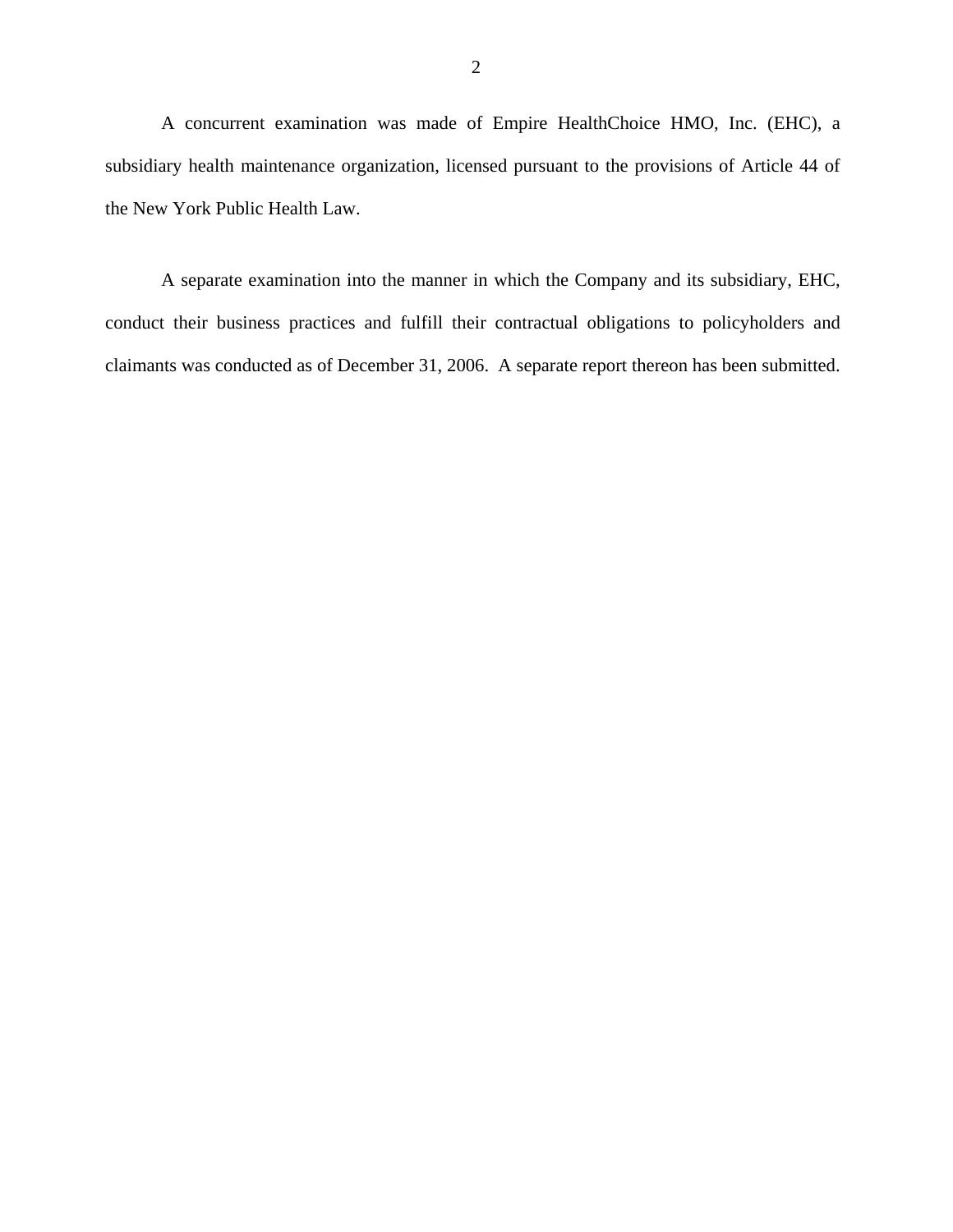#### 1. **SCOPE OF EXAMINATON**

EHCA was previously examined as of December 31, 1999. This examination covers the seven-year period from January 1, 2000 through December 31, 2006. Transactions subsequent to this period were reviewed where deemed appropriate.

The examination was conducted in accordance with the 2007 *NAIC Financial Condition Examiners Handbook* (the Handbook). The Handbook requires that the examiner plan and perform the examination to evaluate the financial condition and identify prospective risks of EHCA by obtaining information about the Company, including corporate governance, identifying and assessing inherent risks within the Company and evaluating system controls and procedures used to mitigate those risks. The examination also included an assessment of the principles used and significant estimates made by management, as well as an evaluation of the overall financial statement presentation, management's compliance with statutory accounting principles and annual statement instructions, statutes and regulations.

All accounts and activities of the Company were considered in accordance with the NAIC Risk Surveillance approach as defined in the Handbook and the examination was conducted using a risk-focused examination approach. This examination approach was included in the Handbook for the first time in 2007, thus this was the first such type of examination for the Company.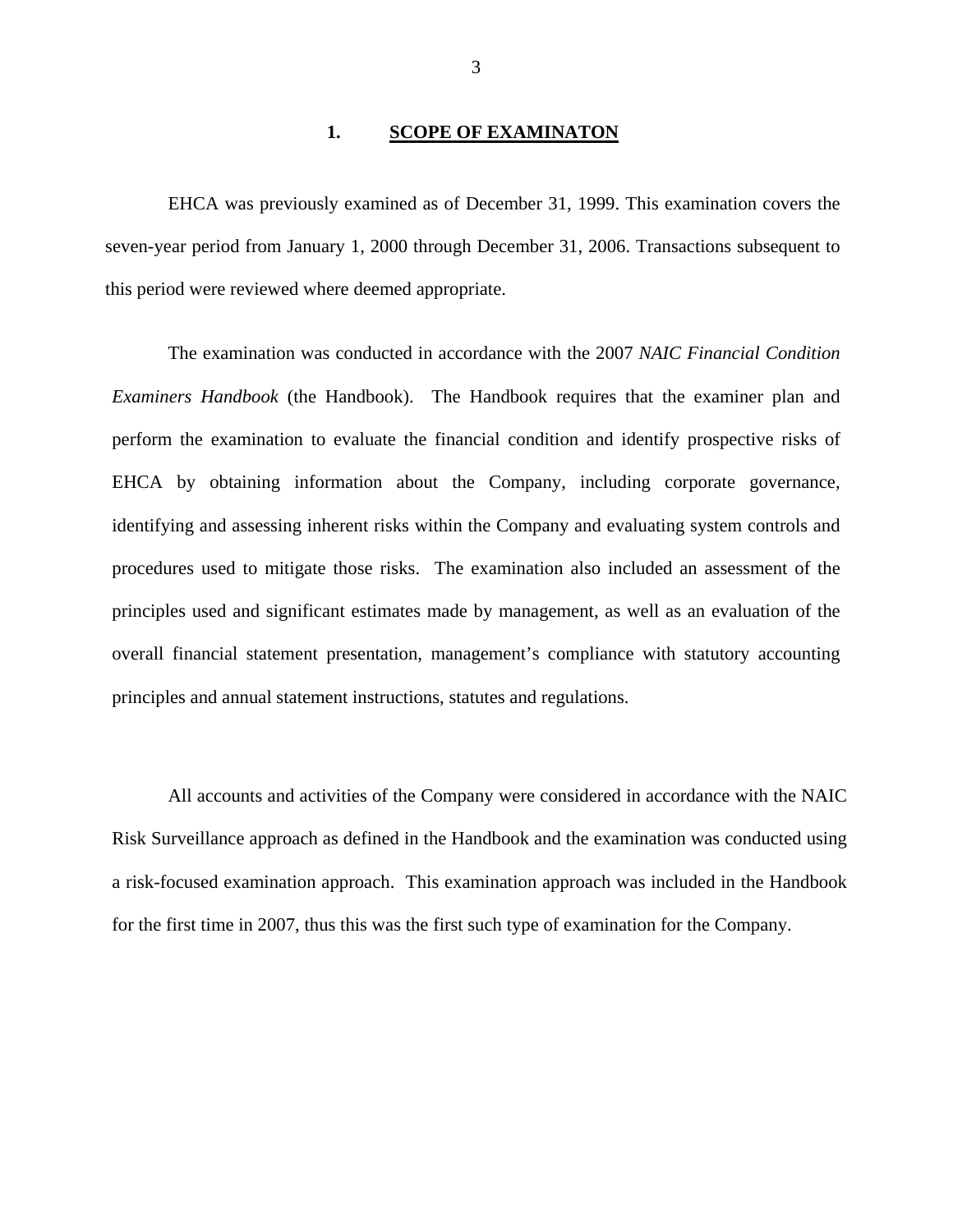<span id="page-5-0"></span>A review or audit was also made of the following items: History of the Company

Management and controls Corporate records Territory and plan of operation Growth of the Company Fidelity bonds and other insurance Pensions and employee benefits Loss experience Accounts and records

A review was also made to ascertain what actions were taken by the Company with regard to comments and recommendations made in the prior report on examination.

#### **2. EXECUTIVE SUMMARY**

 impacted the Company's compliance with New York Insurance Laws and Regulations. Significant findings relative to this examination are as follows: The results of this examination revealed certain operational deficiencies that directly

- It was determined that EHCA was in violation of Sections 1505(b) and (c) of the New York Insurance Law when it failed to obtain the Superintendent's approval prior to enacting an agreement with its affiliates.
- It was noted that EHCA needs to improve upon its procedures necessary to facilitate examinations.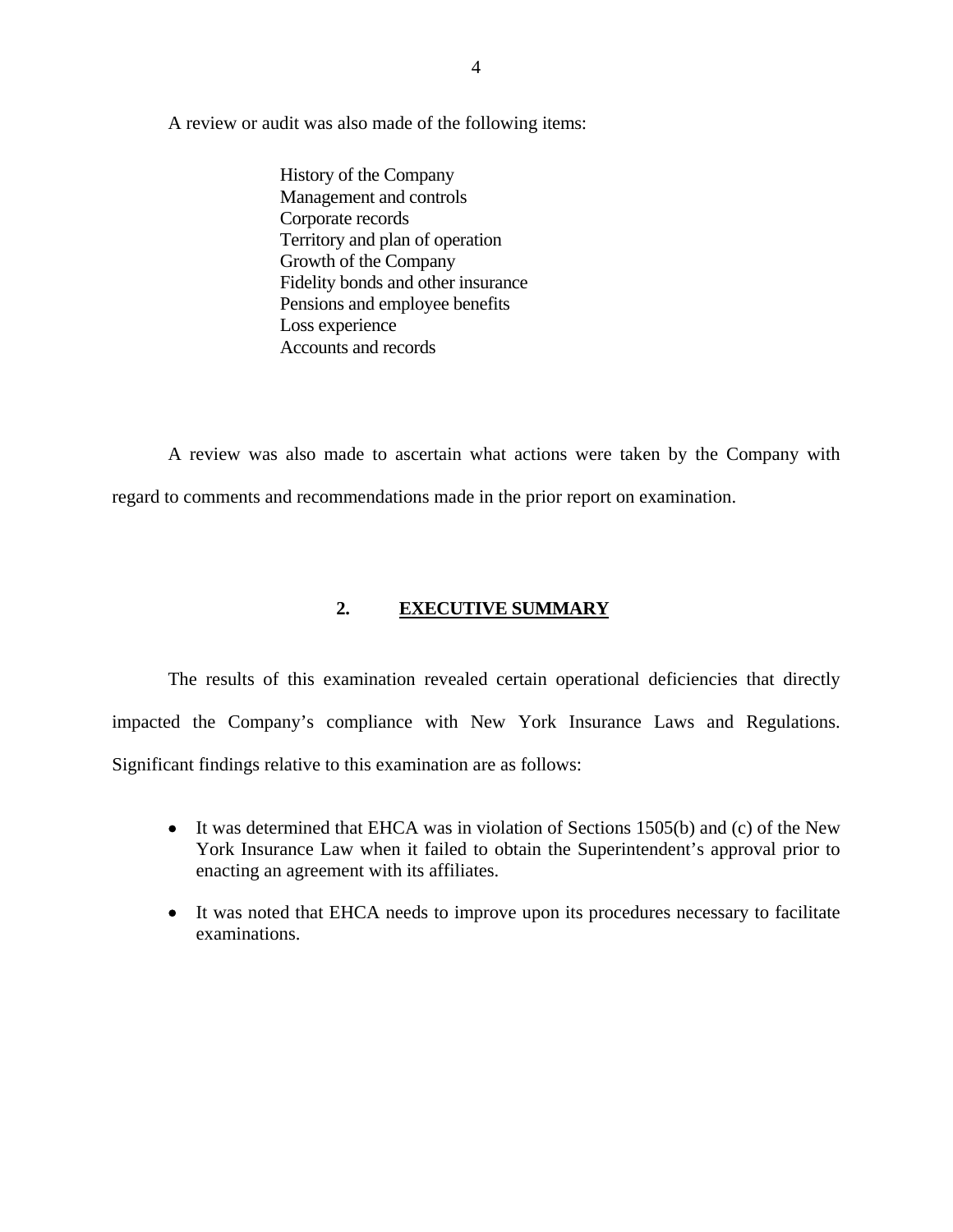#### **3. DESCRIPTION OF COMPANY**

<span id="page-6-0"></span> accident and health insurer, and changed its name to Empire HealthChoice Assurance, Inc. (EHCA). Simultaneously with the conversion, Empire Blue Cross and Blue Shield merged with its Article 42 Effective November 7, 2002, Empire Blue Cross Blue Shield converted from an Insurance Law Article 43 non-profit health services corporation to an Insurance Law Article 42 for-profit subsidiary. EHCA continues to do business as Empire Blue Cross Blue Shield in downstate New York and Empire Blue Cross in upstate New York and is the owner of Empire HealthChoice HMO, Inc. (EHC), a for-profit health maintenance organization (HMO) licensed under Article 44 of the New York Public Health Law. As a result of the conversion, WellChoice, Inc. (WC) was established in addition to its wholly-owned subsidiary, WellChoice Holdings of New York, Inc. (Holdings). EHCA was a wholly-owned subsidiary of Holdings, which in turn was wholly-owned by WC, a for-profit, publicly traded holding company.

On October 18, 2005, Wellpoint, Inc. (WellPoint) an Indiana corporation, and WellPoint Holding Corp., a Delaware corporation and a direct wholly-owned subsidiary of WellPoint, submitted an application for approval of the acquisition of control of WC. The application was submitted pursuant to Section 1506 of the New York Insurance Law and Part 80-1.6 of Department Regulation 52 (11 NYCRR 80). Concurrent with this submission was the request for the approval of the Commissioner of Health pursuant to Part 98-1.9 of the Administrative Rules and Regulations of the Health Department (10 NYCRR 98) for the acquisition of control of EHC, a wholly-owned subsidiary of EHCA. These transactions were approved by the Departments of Insurance and Health, respectively, on December 28, 2005, and WC, the parent of EHCA and EHC, merged with and into WellPoint Holding Corp.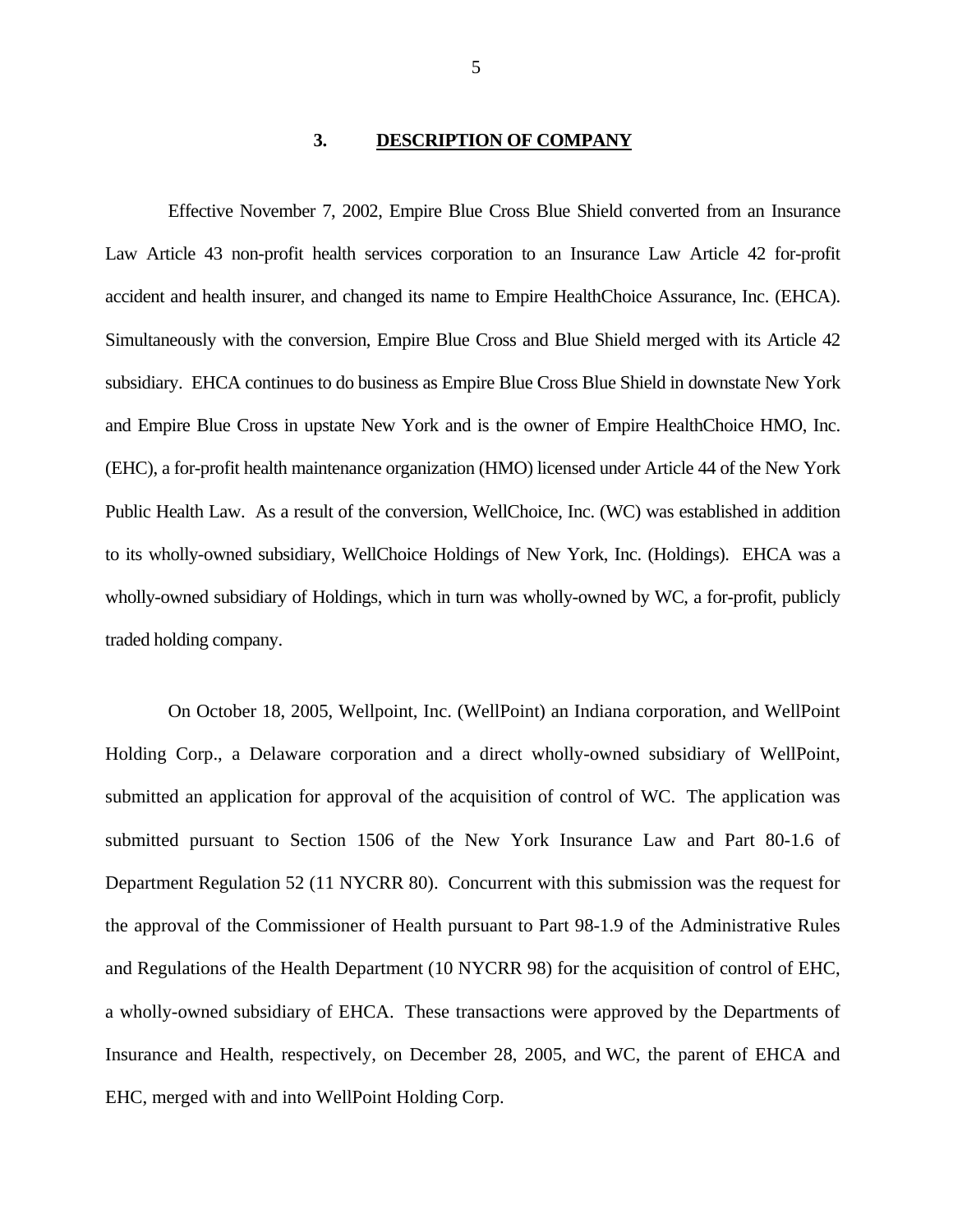<span id="page-7-0"></span>As of the examination date, EHCA also wholly-owned WellChoice Insurance of New Jersey, Inc. (WCINJ). WCINJ was a credit, life and health insurance company licensed in eleven states, however, it was writing business only in New Jersey.

EHC, which is wholly-owned by EHCA, is a health maintenance organization (HMO) licensed pursuant to the provisions of Article 44 of the New York Public Health Law, was, as of the examination date, also licensed to operate in the state of New Jersey as WellChoice HMO of New Jersey.

Subsequent to the exam date, WCINJ was dissolved on October 28, 2008, and WellChoice HMO of New Jersey surrendered its certificate of authority from New Jersey on July 7, 2008.

The Company issued dividends of \$75 million and \$300 million in 2005 and 2006, respectively. The Company's gross paid-in and contributed surplus totaled \$77,982,137 as of December 31, 2006.

#### A. Management and Controls

The following individuals were members of the board of directors of the Company as of December 31, 2006:

| <b>Name and Residence</b>        | <b>Principal Business Affiliation</b>                                                 |  |  |
|----------------------------------|---------------------------------------------------------------------------------------|--|--|
| Angela Braly<br>Indianapolis, IN | Executive VP, General Counsel and Chief<br>Public Affairs Officer,<br>WellPoint, Inc. |  |  |
| David Colby                      | Executive VP and CFO,                                                                 |  |  |
| Lake Sherwood, CA                | WellPoint, Inc.                                                                       |  |  |
| William A. Corrigan              | Underwriting,                                                                         |  |  |
| Deer Park, NY                    | Empire HealthChoice Assurance, Inc.                                                   |  |  |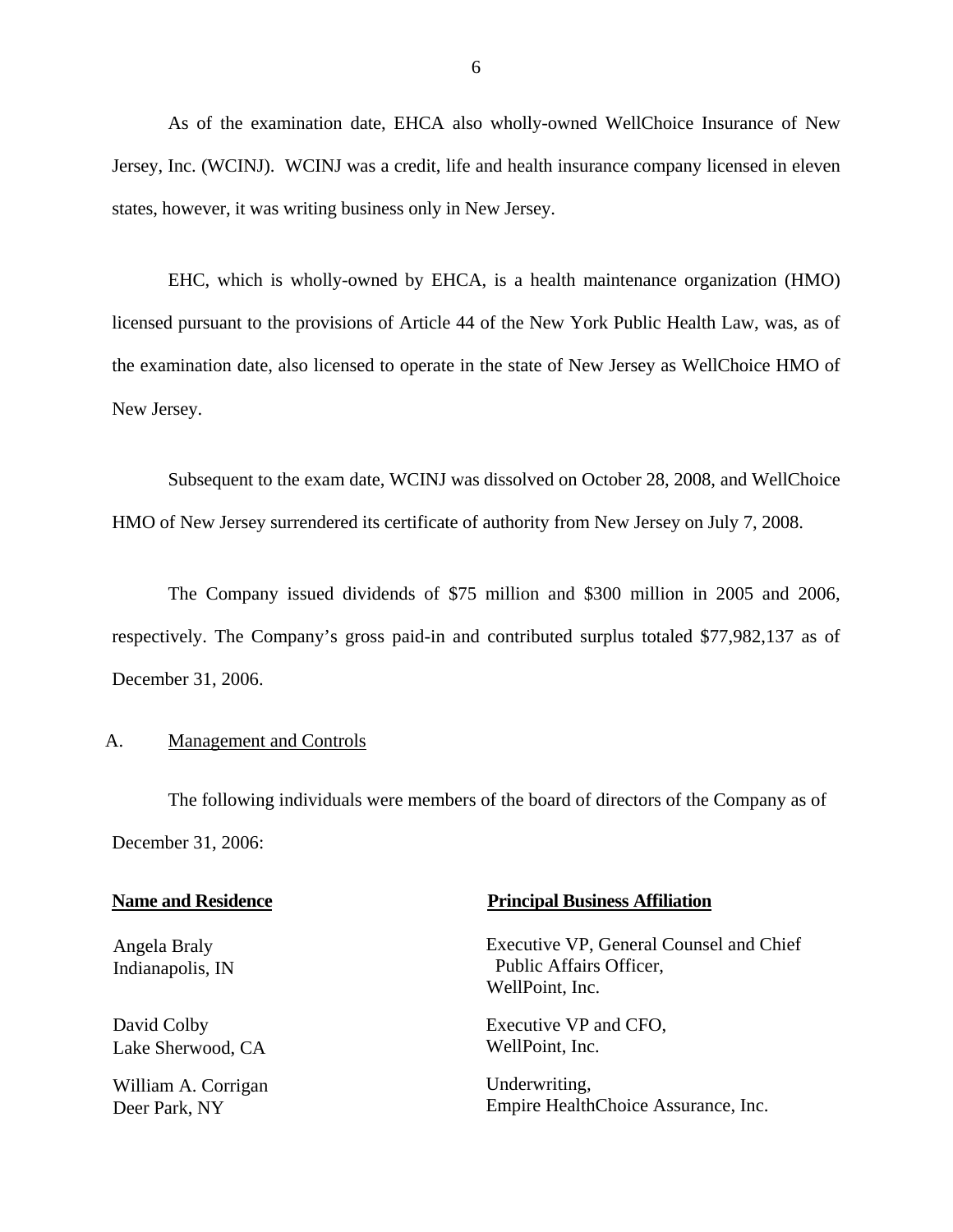#### **Name and Residence**

Christopher Fallon Morristown, NJ

Jason Gorevic New York, NY

William Hartman Slingerlands, NY

Gloria M. McCarthy Blauvelt, NY

Nancy Purcell Carmel, IN

Mary E. Soul Newton, NJ

Chrystal Veazey-Watson West Caldwell, NJ

Mark Wagar New York, NY

John Whitney, M.D. Rensselaer, NY

#### **Principal Business Affiliation**

Sales. Empire HealthChoice Assurance, Inc.

Senior VP and Chief Marketing and Product Officer, WellPoint, Inc.

Customer Care/Claims, Empire HealthChoice Assurance, Inc.

Senior VP and Chief Marketing and Product Officer, WellPoint, Inc.

VP and Corporate Secretary, WellPoint, Inc.

Actuary, Empire HealthChoice Assurance, Inc.

Associate General Counsel, NY Market, WellPoint, Inc.

President, Chairman and CEO, WellPoint, Inc.

Medical Director, Empire HealthChoice Assurance, Inc.

The board of directors' minutes and member attendance were reviewed for the period under examination for EHCA. As a result of the merger with WellPoint, there was some turnover of board members during this period. A review was performed to determine whether members serving on the board attended at least 50% of the meetings they were eligible to attend and that proper recordkeeping was maintained. EHCA maintained a list of board member attendance, through an attendance sheet recorded at each board meeting, however, it was unclear from the review of the minutes as to when a member had been elected, or if and when they resigned or were replaced.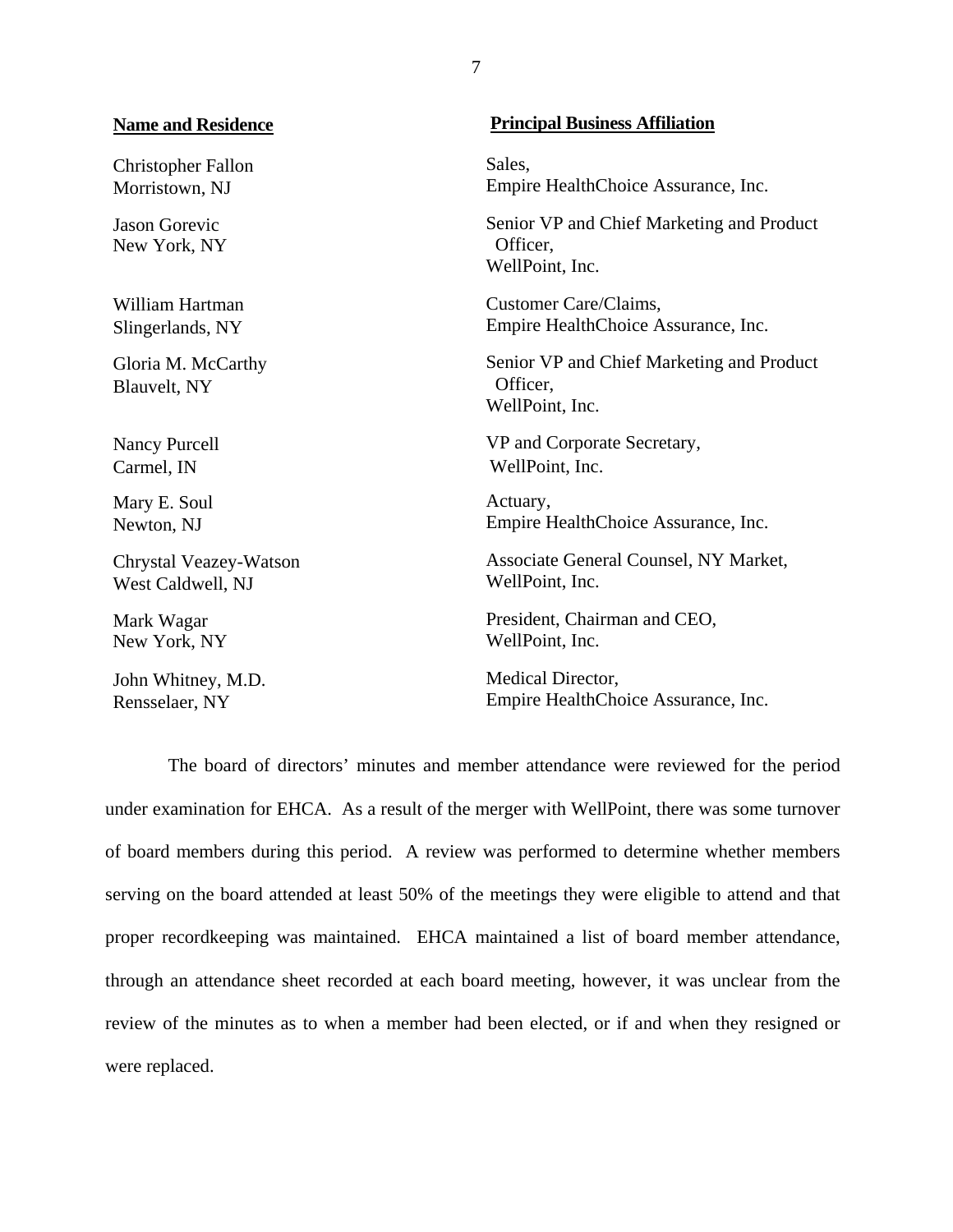It is recommended that better recordkeeping be prepared in regard to recording changes to the board's members.

Sections  $1202(a)(1)$  and (2) of the New York Insurance Law state in part:

 "(1) …subject to any provision of the corporate charter of a domestic insurance company, the number of directors shall be fixed by the by-laws, or if not so fixed, by action of the directors."

"(2) If not otherwise fixed under this article, the number shall be thirteen…"

EHCA disclosed one (1) board vacancy in its December 31, 2006 annual statement, as well as in correspondence to the Department dated January 17, 2007. However, it was noted by the examiner that because the Company had twelve board members at December 31, 2006 instead of its required thirteen board members, it was not in compliance with Section 1202(a)(2) of the New York Insurance Law.

It is recommended that EHCA complies with Section  $1202(a)(2)$  of the New York Insurance Law by maintaining the required number of board members at all times.

EHCA became compliant with the abovementioned statute on January 31, 2007, when its shareholder elected Carter A. Beck to the Company's board of directors.

The principal officers of the Company as of December 31, 2006 were as follows: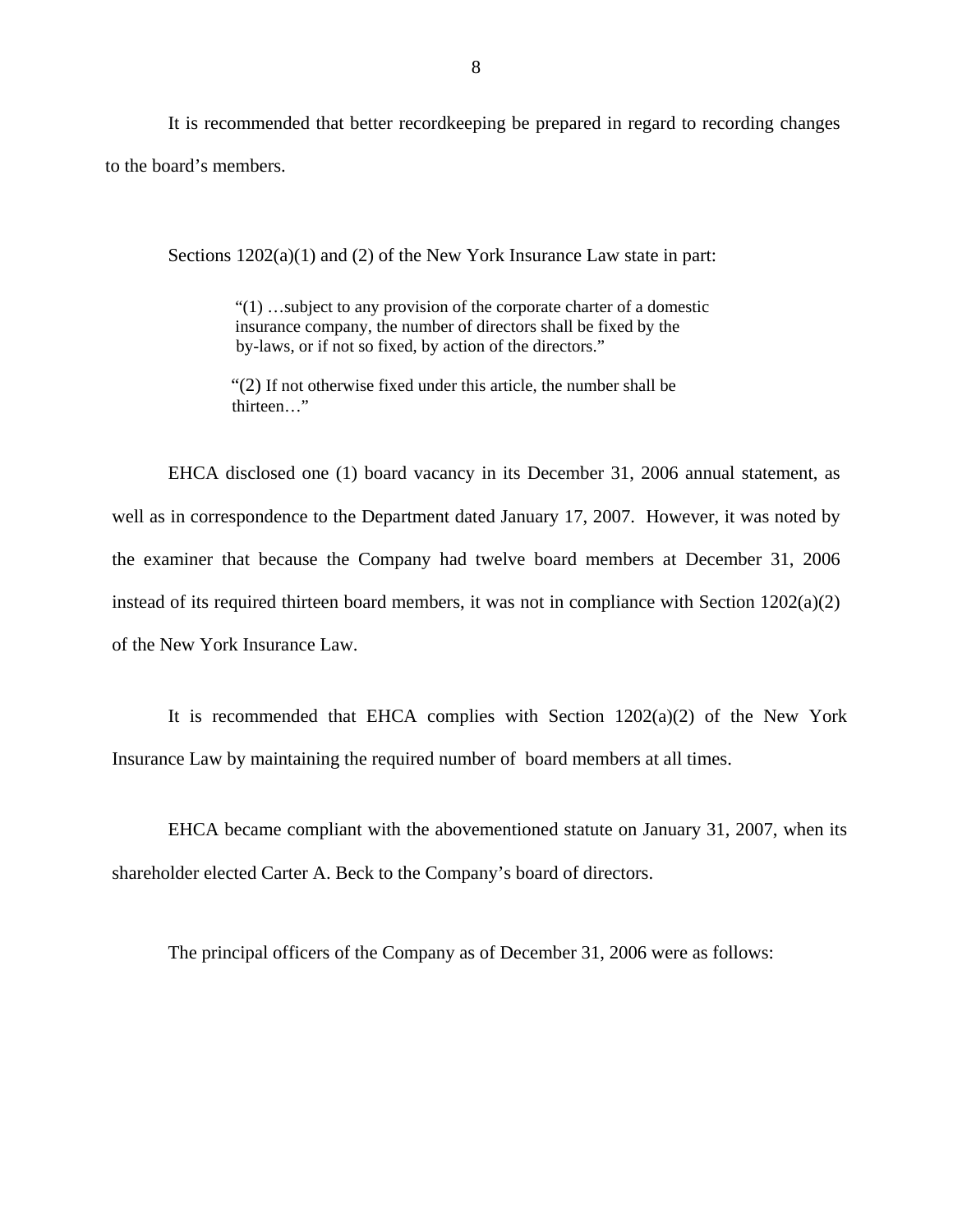| <b>Name</b>               | <b>Position</b>                |
|---------------------------|--------------------------------|
| Mark L. Wagar             | President, Chairman and CEO    |
| David Colby*              | <b>Chief Financial Officer</b> |
| Nancy L. Purcell          | Secretary                      |
| Robert D. Kretschmer      | Treasurer                      |
| Chrystal L. Veazey-Watson | <b>Assistant Secretary</b>     |
|                           |                                |

\*David Colby resigned as Chief Financial Officer in 2007.

#### B. Territory and Plan of Operation

The Company is a licensee of the Blue Cross and Blue Shield Association (BCBSA) and markets its products under the Blue Cross Blue Shield trade name. The Company has been in operation for over thirty years, and offers traditional indemnity products and a diversified mix of managed care products, including preferred provider organizations (PPOs) and exclusive provider organizations (EPOs), to employers and individuals in the Greater New York City metropolitan region and select upstate counties in New York State. The Company also provides administrative services, such as claims processing, underwriting, provider network access, and medical cost management, to certain customers under self-insured agreements.

As set forth in the certificate of authority, EHCA is permitted to serve the following twenty-eight counties of the State of New York:

#### **New York Region**

Putnam

Bronx Kings Dutchess New York Nassau Putnam Queens Richmond Rockland Suffolk Westchester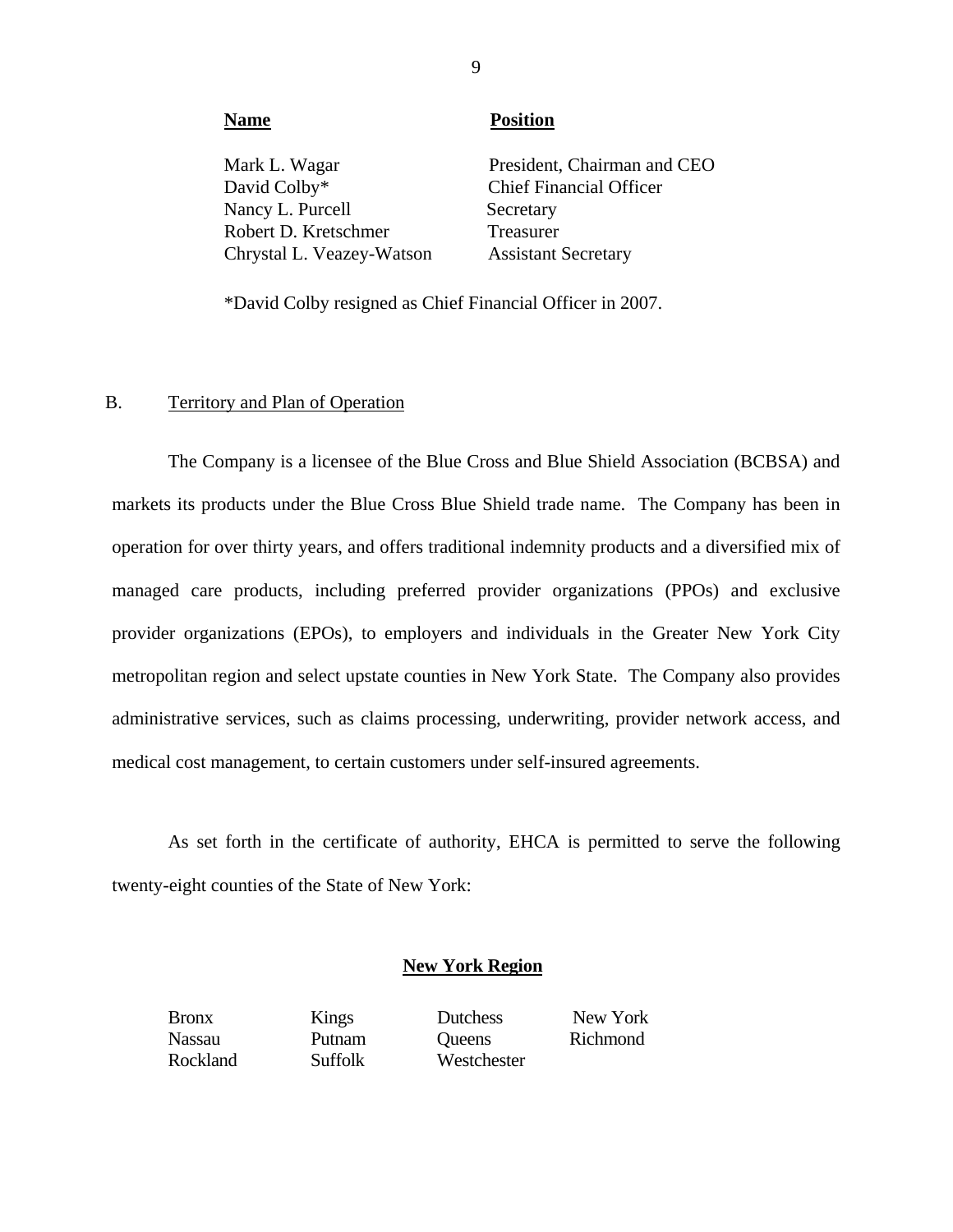#### **Albany Region**

| Albany       | Clinton       | Columbia      | Delaware    |
|--------------|---------------|---------------|-------------|
| <b>Essex</b> | <b>Fulton</b> | Greene        | Montgomery  |
| Orange       | Rensselaer    | Saratoga      | Schenectady |
| Schoharie    | Sullivan      | <b>Ulster</b> | Warren      |
| Washington   |               |               |             |

The following table displays EHCA's assets, capital and surplus, premium income and

net income during the period under examination:

| (in thousands) |              |                |             |            |
|----------------|--------------|----------------|-------------|------------|
|                | Net Admitted | Capital and    | Net Premium |            |
|                | Assets       | <b>Surplus</b> | Income      | Net Income |
| 2006           | \$2,995,488  | \$1,322,972    | \$5,333,605 | \$322,992  |
| 2005           | 2,301,413    | 1,005,378      | 3,674,291   | 232,050    |
| 2004           | 2,018,555    | 1,018,351      | 3,421,849   | 206,805    |
| 2003           | 1,865,807    | 932,428        | 3,379,546   | 181,555    |
| 2002           | 1,687,487    | 819,756        | 3,951,309   | 248,552    |
| 2001           | 1,906,041    | 610,779        | 4,014,992   | 98,428     |
| 2000           | 1,804,477    | 532,136        | 3,747,108   | 106,676    |

#### C. Holding Company System

As of the examination date, EHCA was a wholly-owned subsidiary of WellChoice Holdings of New York, which was a wholly-owned subsidiary of WellPoint Holding Corp. (WHC). WHC is a wholly-owned subsidiary of WellPoint, Inc. (WellPoint), a publicly traded company.

Subsequent to the examination date, on December 31, 2008, WellChoice Holdings of New York, Inc. merged with and became WellPoint Holding Corporation.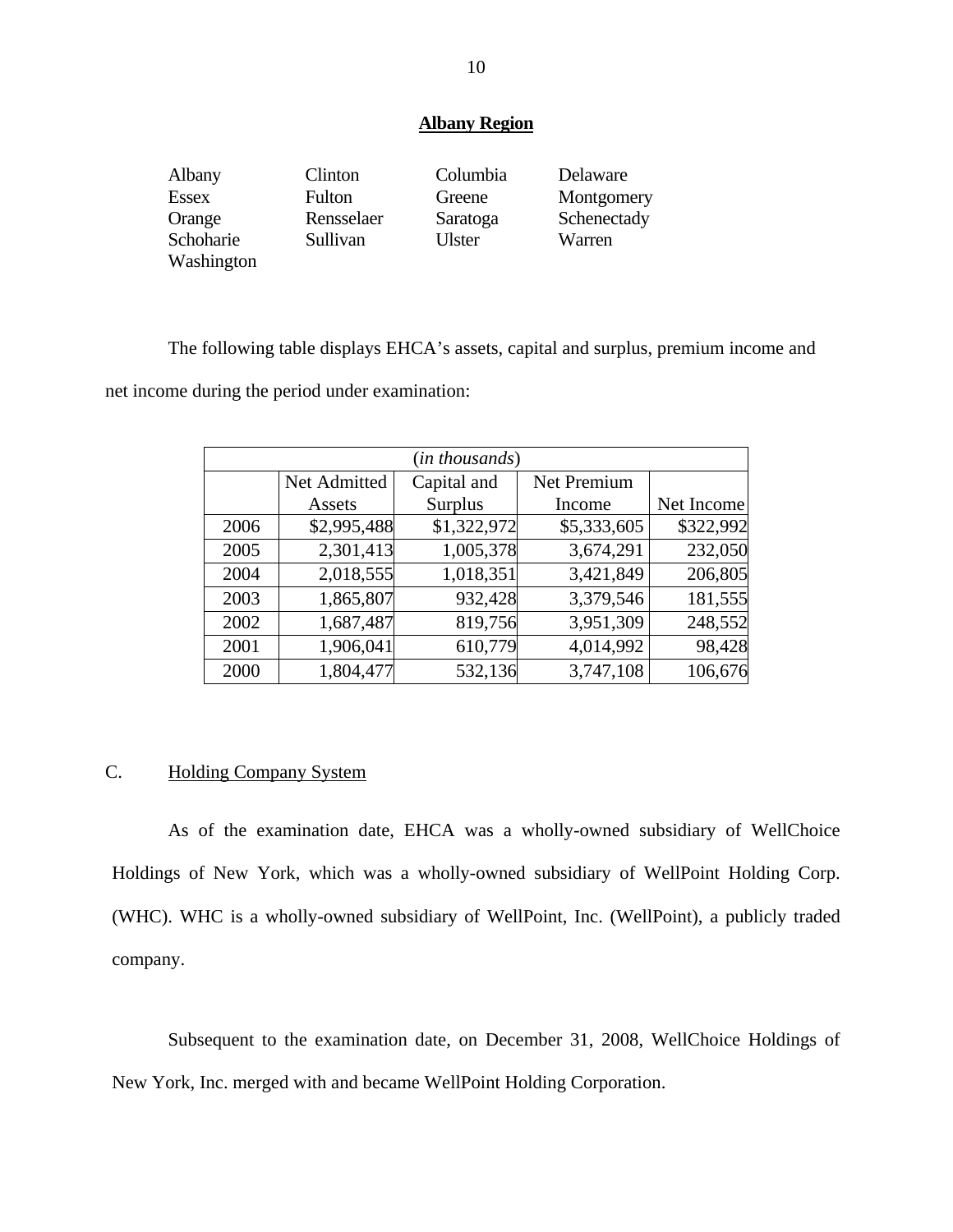The following chart depicts the Company's holding company system as of December 31, 2006:



Section 1505(d)(3) of the New York Insurance Law states in part:

"(d) The following transactions between a domestic controlled insurer and any person in its holding company system may not be entered into unless the insurer has notified the superintendent in writing of its intention to enter into any such transaction at least thirty days prior thereto, or such shorter period as he may permit, and he has not disapproved it within such period…

(3) rendering of services on a regular or systematic basis."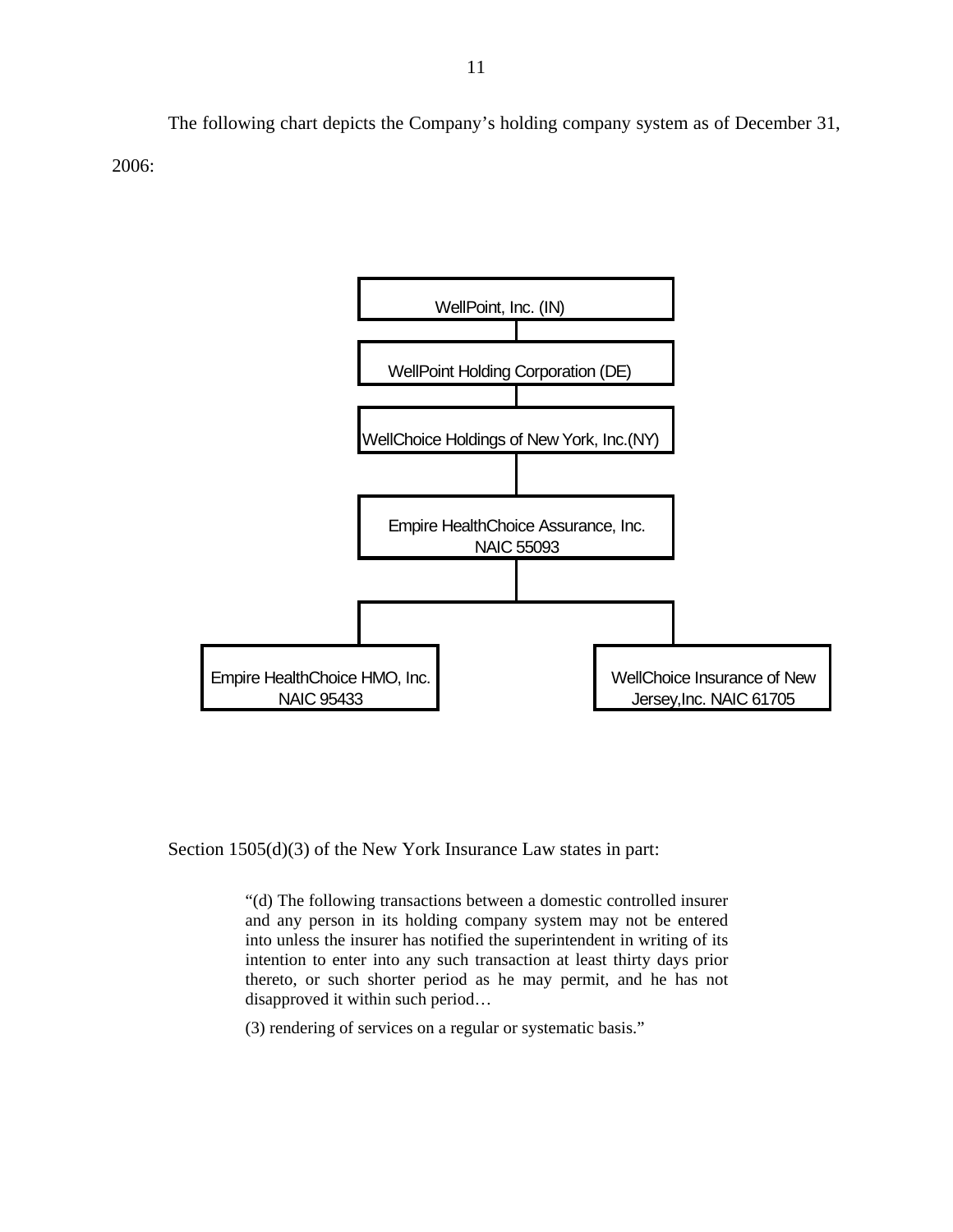In November 2002, EHCA enacted and implemented a services agreement with its affiliates, which received the requisite approval from the Superintendent. In 2005, as a result of the merger with WellPoint, such agreement was amended and, in December 2005, such amendment was likewise approved by the Superintendent. On April 3, 2006, the agreement was again amended and approval was once again sought from the Superintendent.

The approval of this amended agreement was made by the Superintendent on July 3, 2008, subsequent to this examination.

Prior to the most recent amended agreement being approved in 2008, it was implemented by the Company, which action, technically, was not in compliance with Section 1505 of the New York Insurance Law. While such agreement was implemented without formal approval by the Superintendent, personnel from the Department were aware of the implementation of the agreement and due to the complexity and nature of the agreement understood that, to be approved, implementation on a trial basis was necessary to determine whether such agreement was acceptable to the Department and whether certain methodology could be examined and audited by Department examiners.

The Company sent reports to the Department in this regard. Nevertheless, the agreement did not receive formal approval by the Superintendent prior to implementation.

It is recommended that EHCA complies with Section 1505(d)(3) of the New York Insurance Law and refrain from enacting agreements requiring the Superintendent's approval until such approval has been obtained.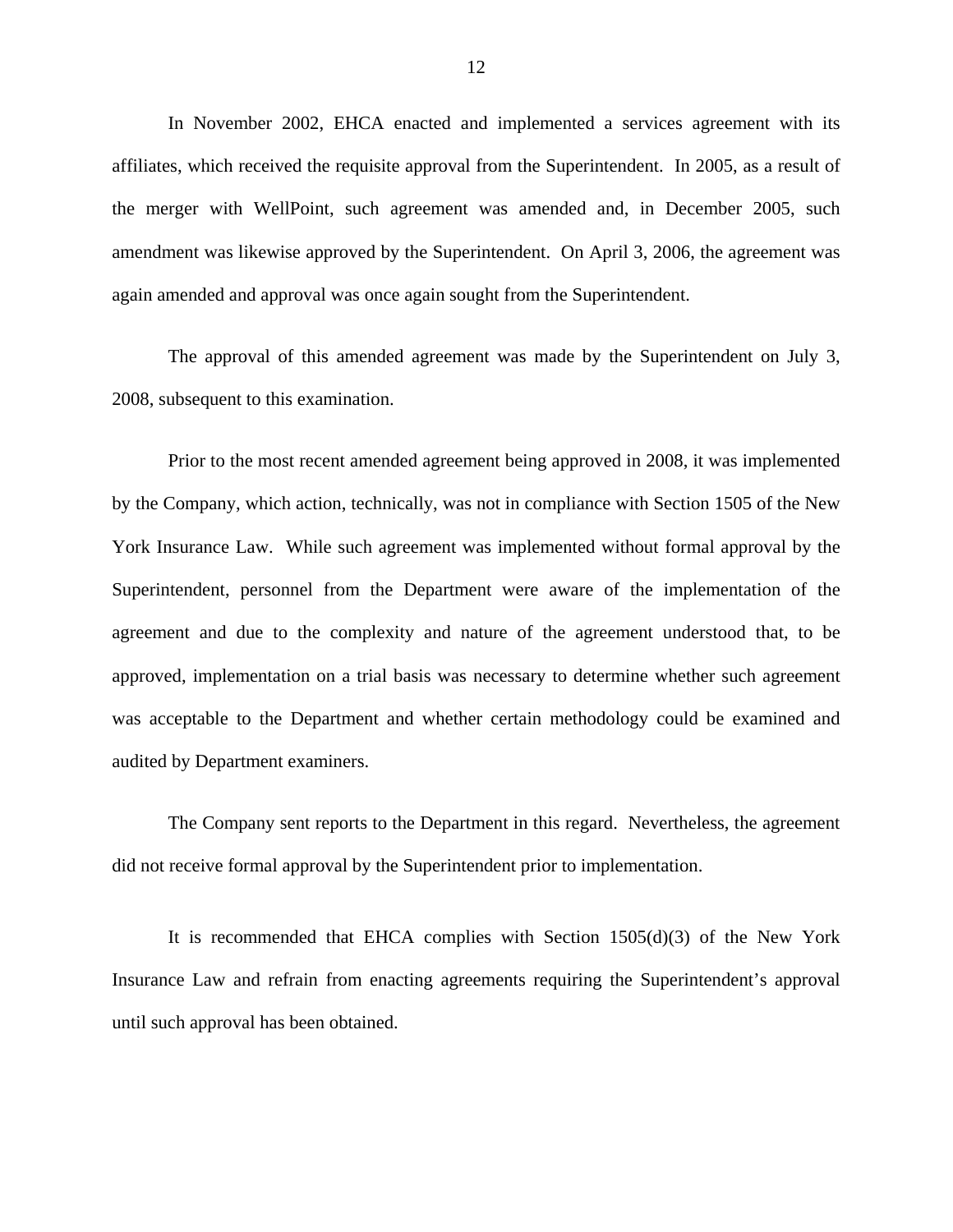<span id="page-14-0"></span>During the examination it was noted that EHCA did not prepare certain management reports communicating the type and nature of inter-company allocations that transpired during a given month. Such reports are mandatory if management is to be cognizant of the reasonableness of the charges attached to EHCA. These reports should be of interest to both management and the board of directors.

It should be noted that subsequent to the examination date, such management reports were designed and put in place.

It is recommended that EHCA continues to provide its management with summary reports of inter-company expense allocations and that these reports be used to verify that the expenses allocated to the Company are fair and equitable.

#### D. Accounts and Records

During the course of the examination, it was noted that the Company's treatment of certain items was not in accordance with Department guidelines. A description of these items is as follows:

1. Under Article 14 of the New York Insurance Law, EHCA has limitations on the types of investments that are permitted. When asked how EHCA ensures that it maintains its investments within the permitted limits, EHCA noted that, "The Company's investment portfolio is reviewed quarterly to ensure compliance with all relevant New York investment limitation guidelines."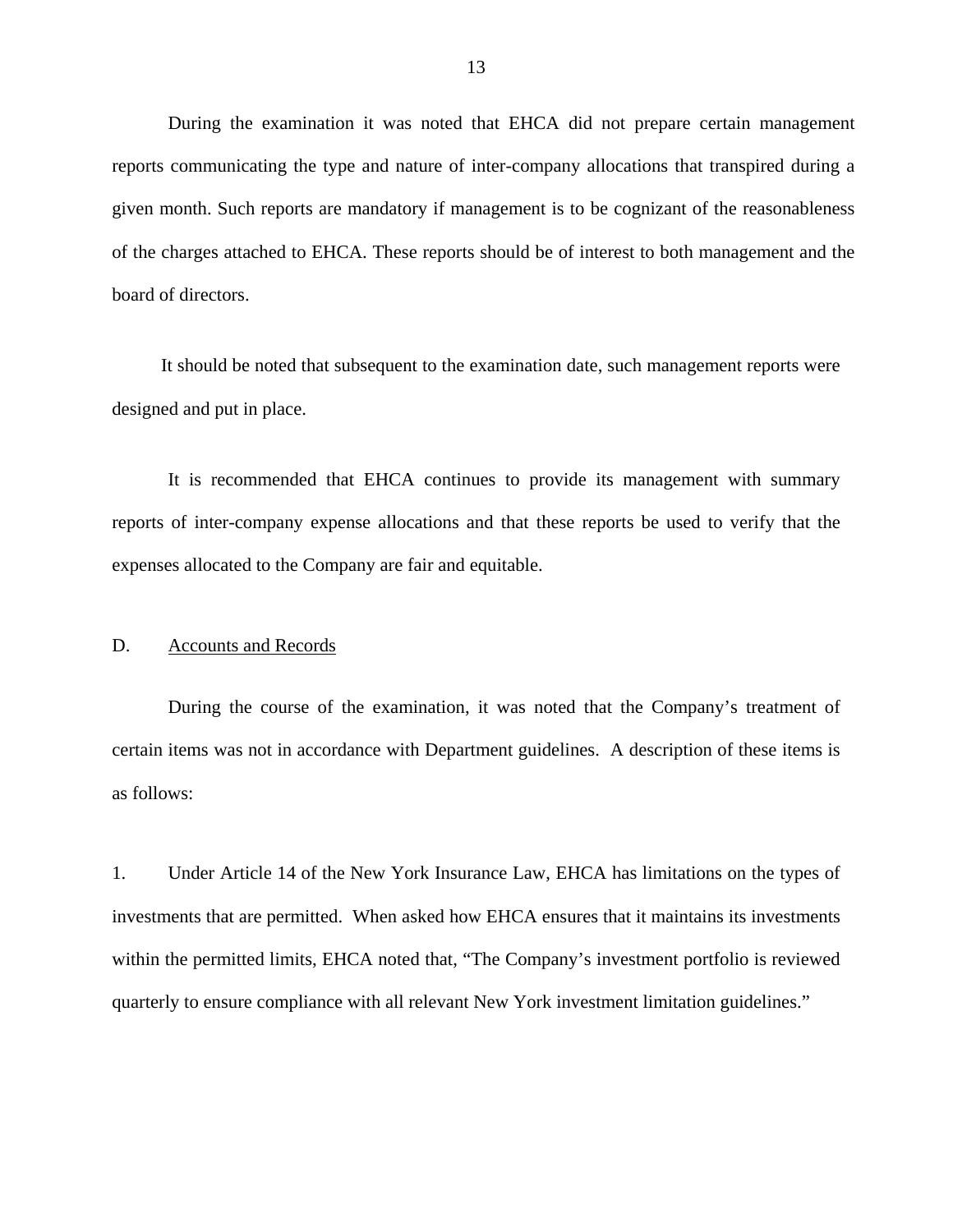While this process may ensure compliance on the date it is tested, it does not ensure compliance is maintained consistently throughout the quarter.

It is recommended that EHCA reviews its investment portfolio more frequently than quarterly, at least monthly, to ensure compliance with all applicable New York investment limitation statutes and internal guidelines.

2. Two of the controls used by EHCA to ensure compliance with Department Regulation 152 (11 NYCRR 243.2) - Standards of Records Retention by Insurance Companies, were insufficient to ensure compliance with the Regulation. EHCA's record retention policy, which was accessed online, included a link to a retention schedule that was not working at the time of the examination. While the policy notes the length of time records are required to be retained, this information was not listed within the schedule. The Company agreed that the link was inactive at the time of the examination, and it was repaired while the examiner was on site. In addition, the word "years" was added to the Company's retention schedule, as suggested by the examiner, to clarify the length of time records are required to be retained.

It is recommended that EHCA continues to ensure compliance with New York Insurance Department Regulation 152 by ensuring that its record retention schedule is available for reference and is clear and complete.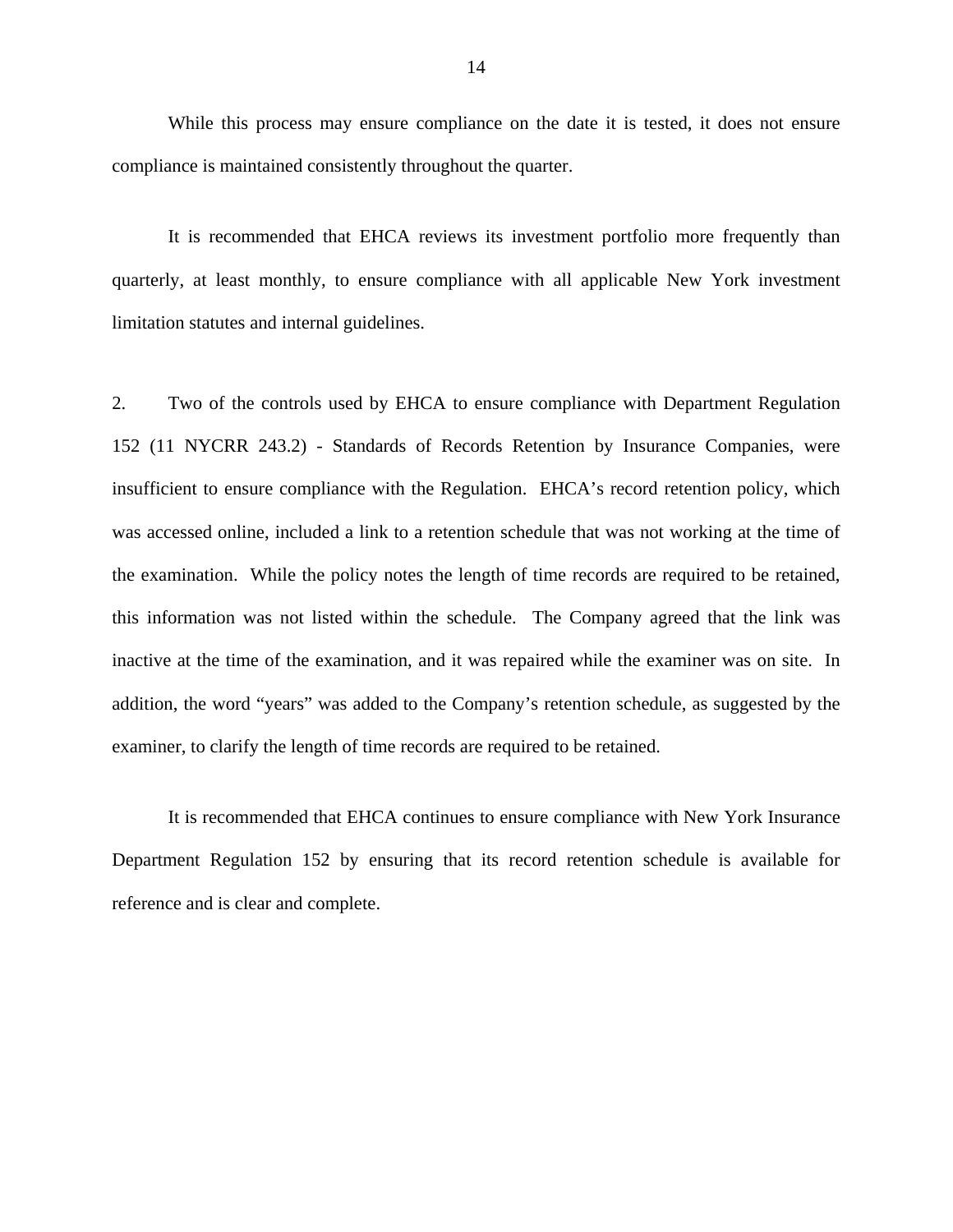#### <span id="page-16-0"></span>E. Internal Controls

The basis for the newly adopted NAIC Risk Surveillance approach to financial examinations relies on the review of mitigating controls applicable to the inherent risks of the companies being examined. In the case of EHCA, the mitigating controls are housed in "Paisley Risk Navigator" (Risk Navigator). These controls related to the WellPoint Sarbanes-Oxley (SOX) process are mandated and regulated by the SEC. Within Wellpoint's SOX records, the internal controls applicable to EHCA were identified by its management. The examiner only reviewed the controls applicable to the Company. It was noted that during 2006, there were no specific regulations around SOX stipulated by the NAIC. A thorough review of these controls was an important component of the examination process. Although there were no material weaknesses or significant deficiencies in internal controls over financial reporting detected during the examination, there were some issues noted during the review of the Company's internal controls contained in Risk Navigator that warrant attention. These are as follows:

The descriptions of certain primary financial controls were not clear, others were not adequately described, and/or did not appear to be a "control", by the Company's definition, in Risk Navigator. EHCA's management and associates must be able to understand how a control operates in order to effectively implement, monitor and sign-off on its effectiveness. In addition, if the control is not understandable, it would not appear to be effective in mitigating risks.

The following is an example of a primary financial control that appears unclear:

• Control 997 - "Provide Process Testing, by reviewing implementation plans and confirming implementation tasks on select implementations. Audits done quarterly to ensure that all companies are tested annually."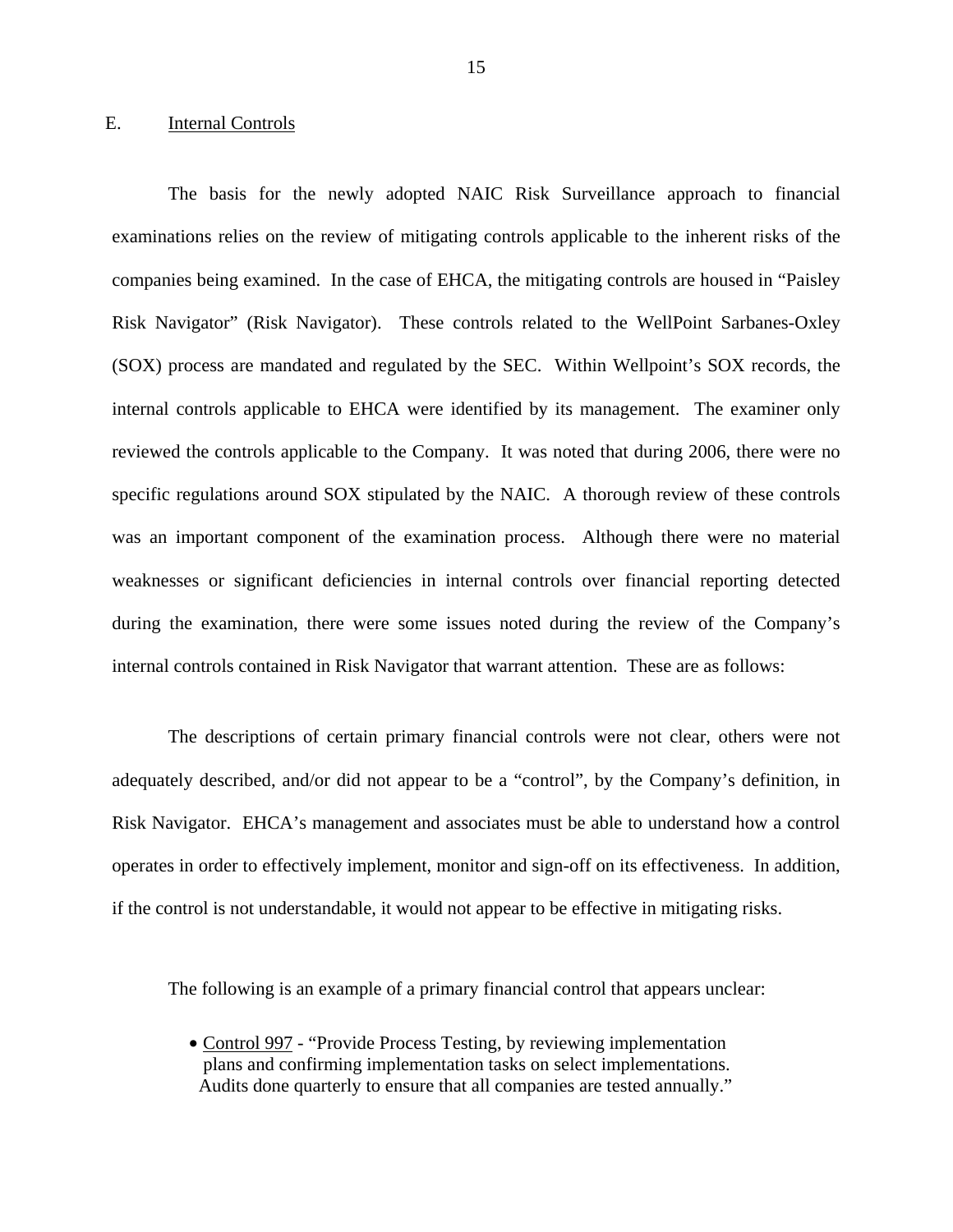The control is not clear as stated. It is hard to determine exactly what control function is taking place and what risk it is mitigating.

The following is an example of a primary financial control that was not adequately described:

> • Control 4216 - "The Accounting Billing Unit representative enters the administrative fee methodology and rate."

The control does not specify where or what the fee methodology and rate is being entered into, or for what reason. Therefore the control is not adequately described or is incomplete by its current description.

The following is an example of a primary financial control that does not appear to be a

"control" by the Company's definition in Risk Navigator:

• Control 963 - "Corporate Finance policies are published and maintained on the Company's WorkNet."

This item appears to be a statement about a corporate process, rather than meeting the criteria of a control (as defined in Risk Navigator).

Subsequent to the examination date EHCA discontinued its use of Risk Navigator.

It is recommended that EHCA continues to improve and enhance its internal control environment by ensuring that control descriptions are clear, adequately described and meet the criteria of a control.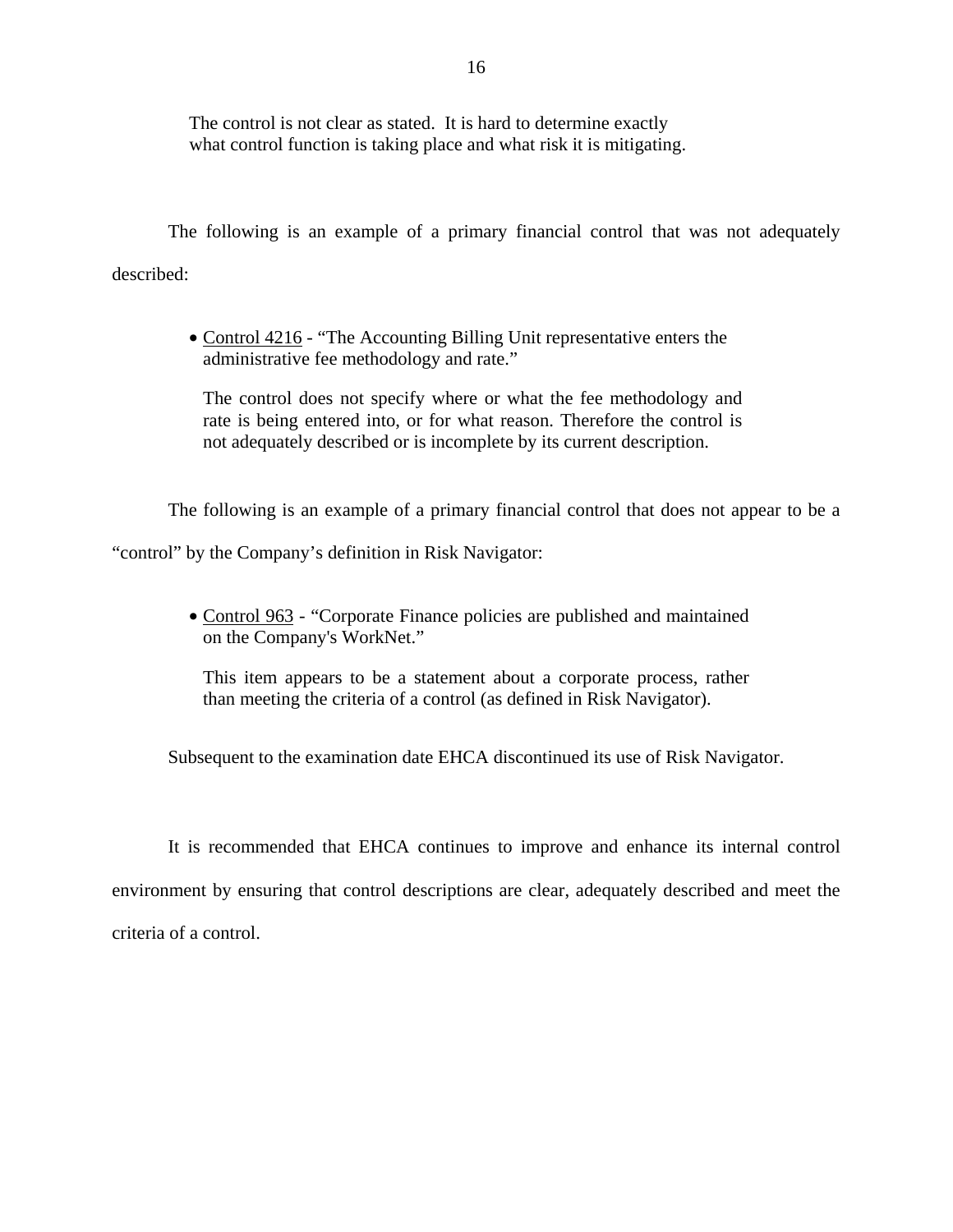#### <span id="page-18-0"></span>F. Facilitation of Examination

As previously described in the scope paragraph of this report, the examination was conducted in accordance with the *2007 NAIC Financial Condition Examiners Handbook*  (Handbook) as a risk-focused examination. This examination approach differs from the traditional examination in that it places greater emphasis on understanding a company's risks and exposures and methods of mitigating such risks. Specifically, the Handbook requires that the examiner plans and performs the examination to evaluate the financial condition of the company and identify its current and prospective risks by obtaining information regarding corporate governance, identifying and assessing inherent risks within the company, and evaluating system controls and procedures used to mitigate those risks.

This was the first such type of examination for the Company, and as such, certain challenges arose for both EHCA and the Department during the examination process. Further, concurrent with undergoing the examination, EHCA and its affiliated entities were being integrated within WellPoint's corporate structure and underlying organizational and regulatory framework, this integration complicated the transition to the new examination process.

While the Department recognizes certain difficulties encountered by the Company in facilitating the examination, the following was noted:

> • Due to the timing of the examination (shortly after the merger with WellPoint, Inc.), a significant number of WellPoint's SOX records deemed applicable to the Company, were not maintained in the state of New York. For example, Sarbanes-Oxley (SOX) scoping and conversion documentation were located in California and SOX risk and control matrices were located in Indiana as they were applicable to the overall WellPoint SOX process for SEC reporting.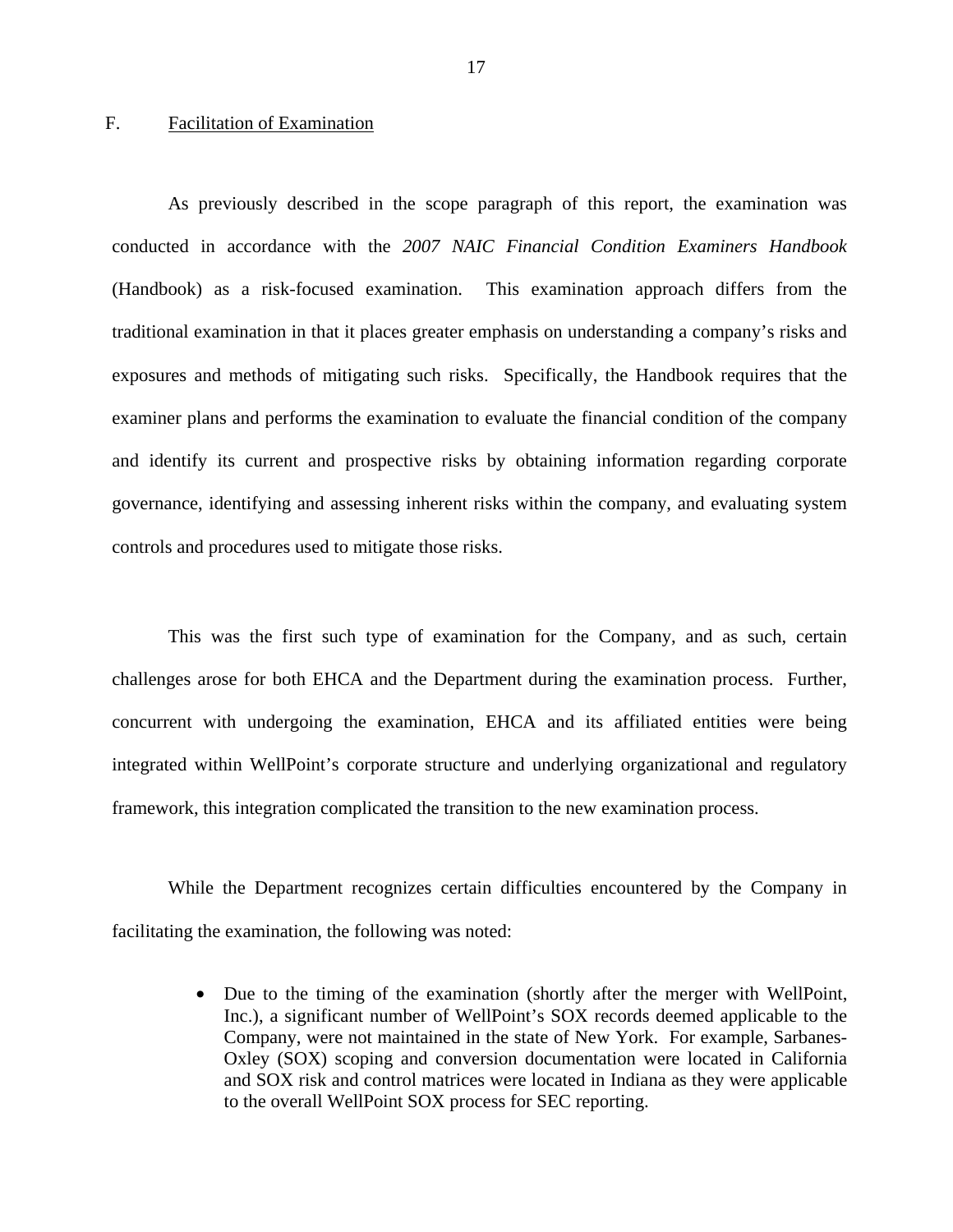WellPoint SOX process were located in different states, creating logistical issues. In addition, the individuals with a comprehensive and thorough knowledge of the This made it difficult to determine the "owner" of various business processes. from a separate legal entity perspective and to acquire pertinent and timely explanations and walk-throughs of said process.

- Some examination requests in regard to SOX documentation and the examination planning questionnaire that are key components of the planning phase of the examination were not received in a timely manner.
- Responses to the examiner's requests for the independent certified public accountants' (CPA's) audit workpapers and related internal control test work were not provided in the format or timeframe that the CPAs had agreed to.

It is recommended that EHCA improves its procedures for facilitating examinations.

These comments are also directed at the Company's independent certified public accountant in

regard to the requirements of Section 307(b) of the New York Insurance Law and Department

Regulation 118 (11 NYCRR 89).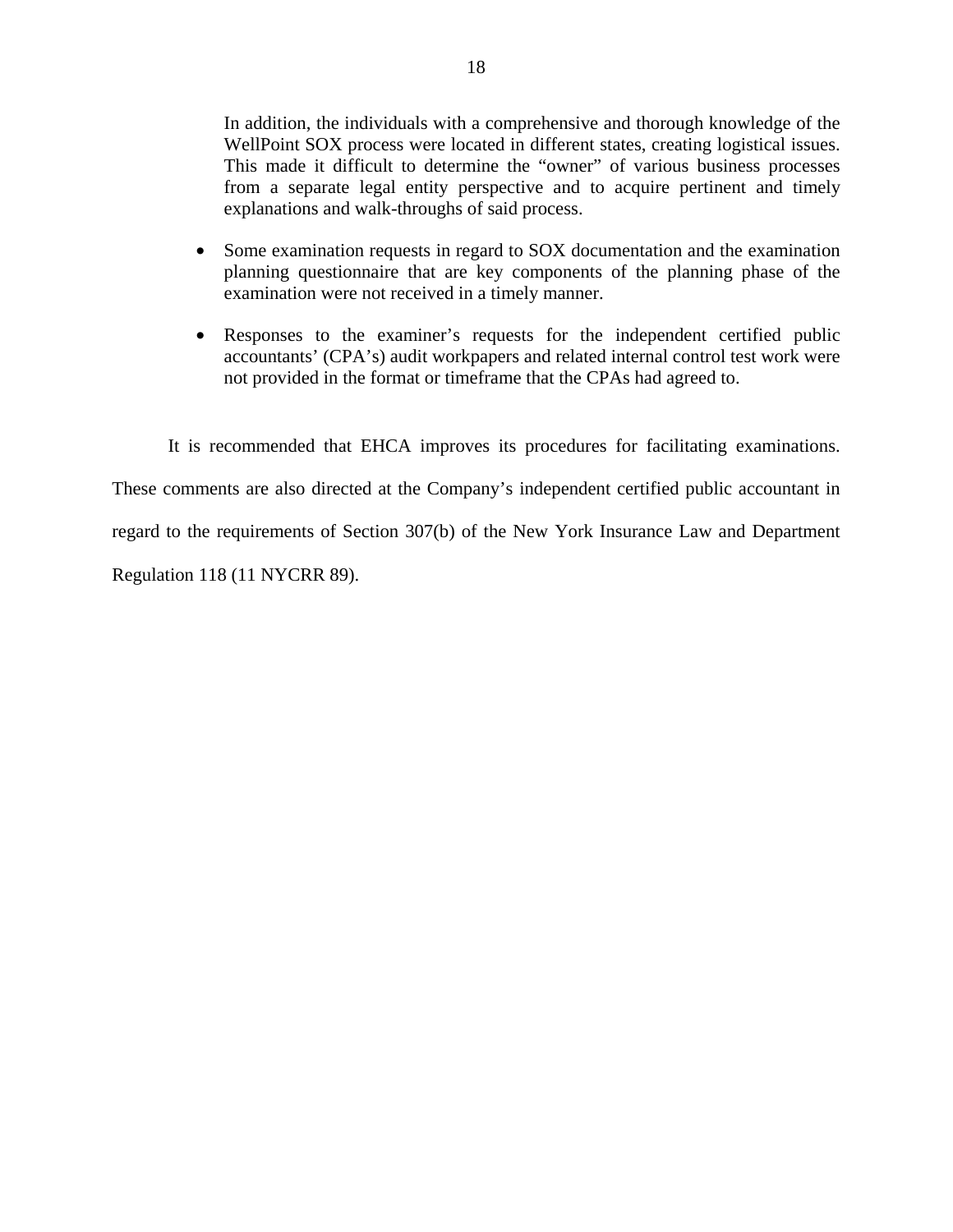#### **4. FINANCIAL STATEMENTS**

## A. Balance Sheet

The following shows the assets, liabilities and capital and surplus as determined by this examination with those reported by EHCA as of December 31, 2006. This statement is the same as the balance sheet filed by EHCA in its filed annual statement as of December 31, 2006:

|                                          | Examination     | Company         |
|------------------------------------------|-----------------|-----------------|
| Assets                                   |                 |                 |
| <b>B</b> onds                            | \$1,537,478,484 | \$1,537,478,484 |
| Preferred stocks                         | 25,677,822      | 25,677,822      |
| Common stocks                            | 397,068,911     | 397,068,911     |
| Cash                                     | (131, 247, 166) | (131, 247, 166) |
| Short-term investments                   | 179,785,430     | 179,785,430     |
| Receivables for securities               | 225,659         | 225,659         |
| Aggregate write-ins for invested assets  | 10,568,912      | 10,568,912      |
| Investment income due and accrued        | 13,903,693      | 13,903,693      |
| Uncollected premiums and in course       |                 |                 |
| of collection                            | 120,762,881     | 120,762,881     |
| Deferred premiums, agent balances and    |                 |                 |
| installments booked and not yet due      | 38,885,083      | 38,885,083      |
| Accrued retrospective premiums           | 344,002,787     | 344,002,787     |
| Amounts receivable relating to uninsured |                 |                 |
| plans                                    | 151,572,573     | 151,572,573     |
| Net deferred tax asset                   | 29,898,694      | 29,898,694      |
| Receivable from parent, subsidiaries     |                 |                 |
| and affiliates                           | 234,119,390     | 234,119,390     |
| Health care and other amounts receivable | 11,250,865      | 11,250,865      |
| Aggregate write-ins for other than       |                 |                 |
| invested assets                          | 31,533,674      | 31,533,674      |
| <b>Total assets</b>                      | \$2,995,487,692 | \$2,995,487,692 |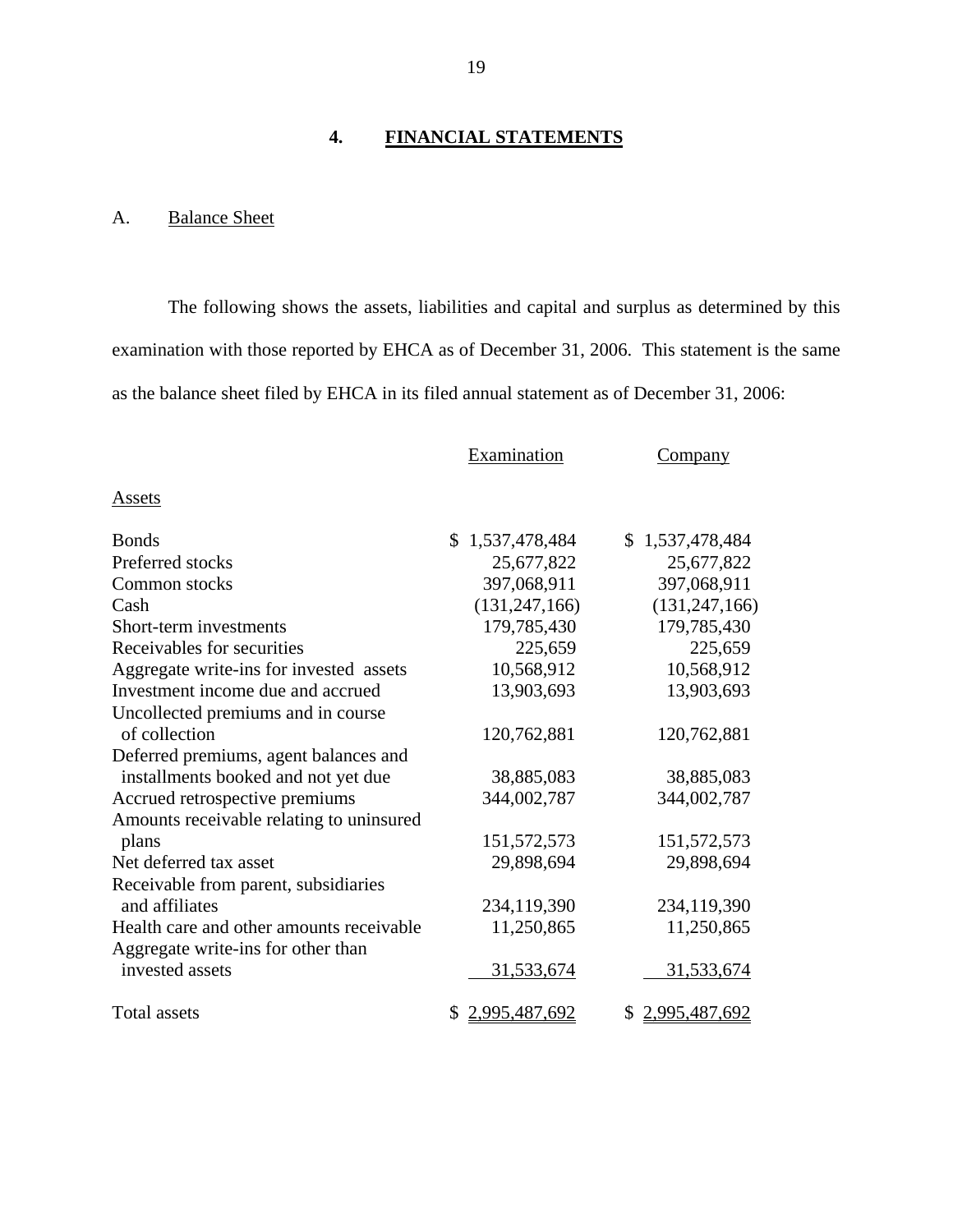|                                           | Examination       | Company             |
|-------------------------------------------|-------------------|---------------------|
| Liabilities                               |                   |                     |
| Claims unpaid                             | \$<br>614,558,749 | \$<br>614,558,749   |
| Claims adjustment expenses                | 18,600,372        | 18,600,372          |
| Aggregate health policy reserves          | 139,709,765       | 139,709,765         |
| Aggregate health claim reserves           | 7,213,617         | 7,213,617           |
| Premiums received in advance              | 13,888,685        | 13,888,685          |
| General expenses due or accrued           | 67,975,571        | 67,975,571          |
| Federal and foreign income tax            |                   |                     |
| payable and interest thereon              | 25,715,013        | 25,715,013          |
| Amounts withheld or retained for the      |                   |                     |
| account of others                         | 609,223,650       | 609,223,650         |
| Remittance and items not allocated        | 19,651,063        | 19,651,063          |
| Amounts due to parent, subsidiaries       |                   |                     |
| and affiliates                            | 73,510,637        | 73,510,637          |
| Liability for amounts held under          |                   |                     |
| uninsured plans                           | 685,079           | 685,079             |
| Aggregate write-ins for other liabilities | 81,783,057        | 81,783,057          |
| <b>Total liabilities</b>                  | \$1,672,515,258   | 1,672,515,258<br>\$ |
| <b>Capital and Surplus</b>                |                   |                     |
| Common capital stock                      | 300,000           | 300,000             |
| Gross paid-in and contributed surplus     | 77,982,137        | 77,982,137          |
| Unassigned funds                          | 1,244,690,297     | 1,244,690,297       |
| Total capital and surplus                 | 1,322,972,434     | 1,322,972,434       |
| Total liabilities, capital and surplus    | \$2,995,487,692   | \$2,995,487,692     |

Note: The Internal Revenue Service has not conducted any audits of the income tax returns filed on behalf of the Company through tax year 2006. The examiner is unaware of any potential exposure of the Company to any tax assessments and no liability has been established herein relative to such contingency.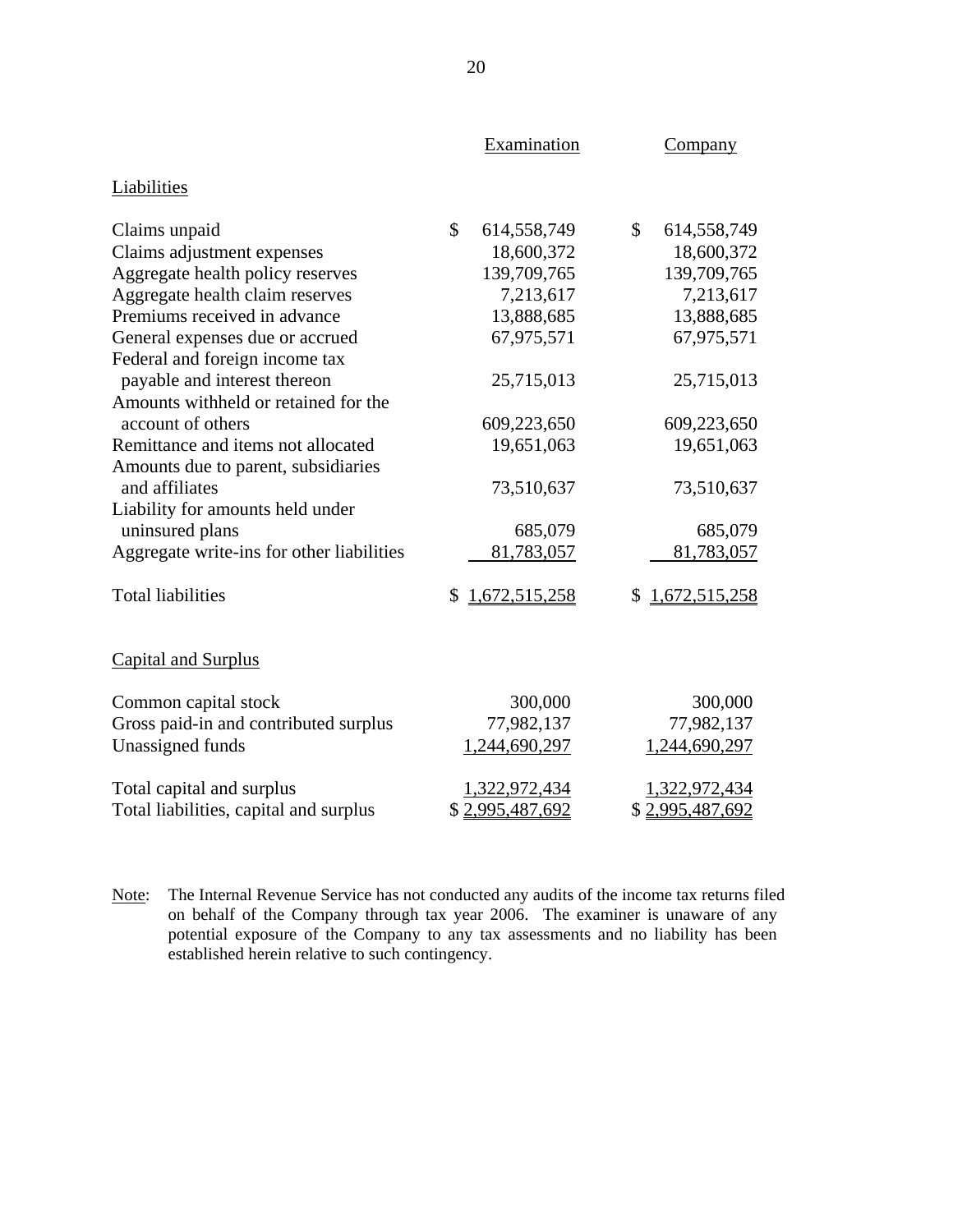# B. Statement of Revenue, Expenses and Capital and Surplus

Capital and surplus increased \$784,635,704 during the seven-year examination period,

January 1, 2000 through December 31, 2006, detailed as follows:

## Revenue

| Premium income                            |                  | \$27,522,701,563    |
|-------------------------------------------|------------------|---------------------|
| Change in unearned premium reserves       |                  | 15,538,668          |
| Total revenue                             |                  | 27,538,240,231      |
| Hospital and medical expenses             |                  |                     |
| Hospital/medical benefits                 | \$17,308,732,405 |                     |
| Other professional services               | 348,627,446      |                     |
| Outside referrals                         | 539,651,935      |                     |
| Emergency room and out-of-area            | 3,386,117,749    |                     |
| Prescription drugs                        | 1,907,002,396    |                     |
| Graduate medical                          | 710,602,556      |                     |
| Pool recoveries - stop loss               | (111, 108, 503)  |                     |
| Aggregate write-ins for other hospital    |                  |                     |
| and medical                               | 28,500,401       |                     |
| Total hospital and medical benefits       | \$24,118,126,385 |                     |
| Administrative expenses                   |                  |                     |
| Claims adjustment expenses                | 1,014,605,150    |                     |
| General administrative expenses           | 1,375,696,196    |                     |
| Total underwriting expenses               |                  | 26,508,427,731      |
| Net underwriting gain                     |                  | \$<br>1,029,812,500 |
| Net investment gain                       |                  | 651,530,372         |
|                                           |                  |                     |
| Net income before federal and foreign     |                  |                     |
| income taxes                              |                  | \$<br>1,681,342,872 |
| Federal and foreign income taxes incurred |                  | 284, 285, 282       |
| Net income                                |                  | $$ -1,397,057,590$  |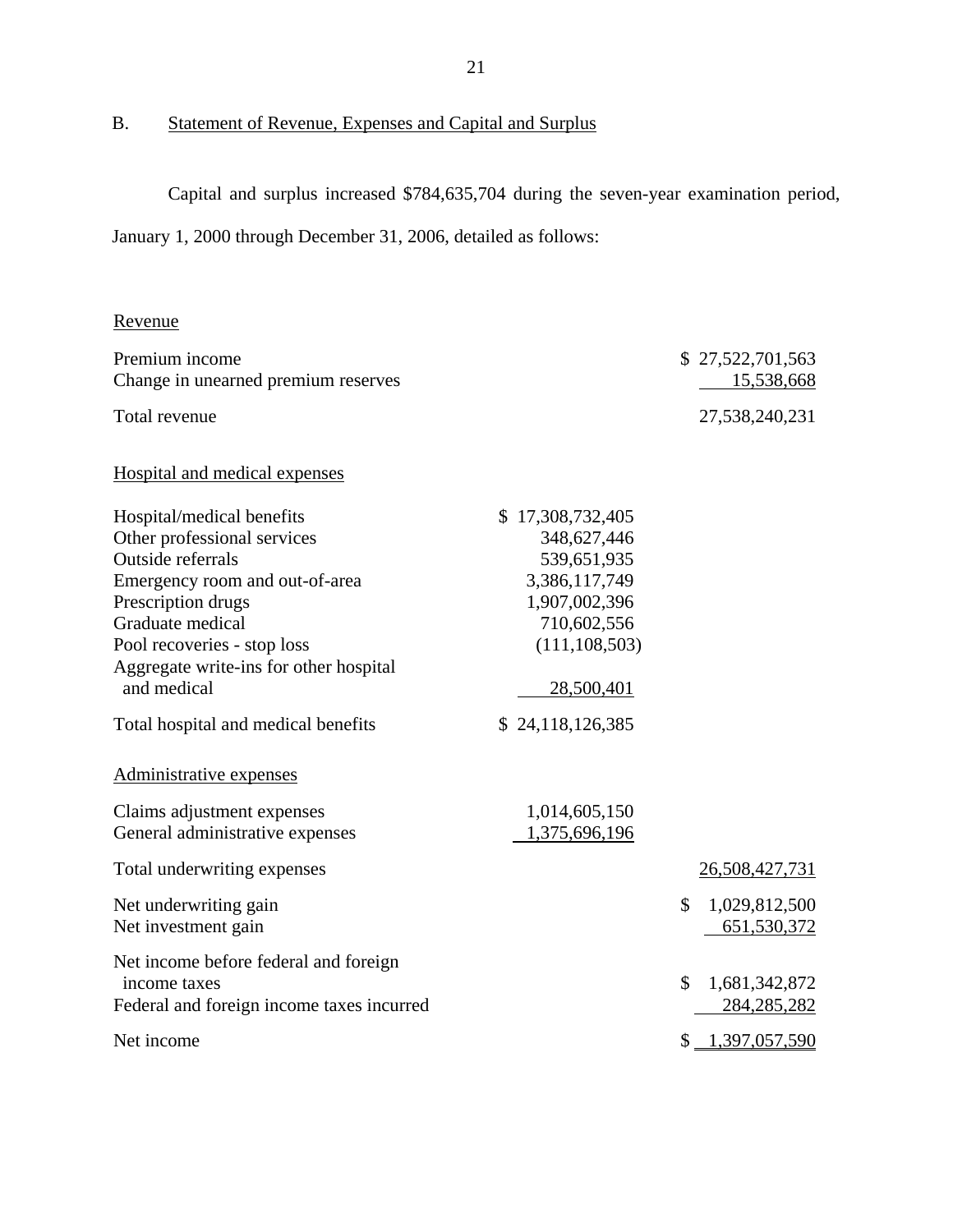#### Changes in Capital and Surplus

Capital and surplus per report on examination as of December 31, 1999 \$ 538,336,730

|                                                          | Gains in<br><b>Surplus</b> | osses in<br>Surplus |                 |
|----------------------------------------------------------|----------------------------|---------------------|-----------------|
| Net income                                               | \$1,397,057,590            |                     |                 |
| Change in net deferred income tax                        |                            | \$152,006,047       |                 |
| Change in non-admitted assets                            | 217,558,250                |                     |                 |
| Change in net unrealized capital gains                   | 250,610,306                |                     |                 |
| Cumulative effect of changes in<br>accounting principles |                            | 6,566,532           |                 |
| Surplus adjustment                                       | 12,982,137                 |                     |                 |
| Dividends to stockholders                                | $\theta$                   | 935,000,000         |                 |
| Net increase in capital and surplus                      |                            |                     | 784,635,704     |
| Capital and surplus per report on examination            |                            |                     |                 |
| as of December 31, 2006                                  |                            |                     | \$1,322,972,434 |

#### **5. CLAIMS UNPAID**

The examination liability of \$614,558,749 for the above captioned account is the same as the amount reported by the Company in its filed annual statement as of December 31, 2006.

The examination analysis of the claims unpaid reserve was conducted in accordance with generally accepted actuarial principles and practices and was based on statistical information contained in the Company's internal records and in its filed annual statements as verified by the examiner.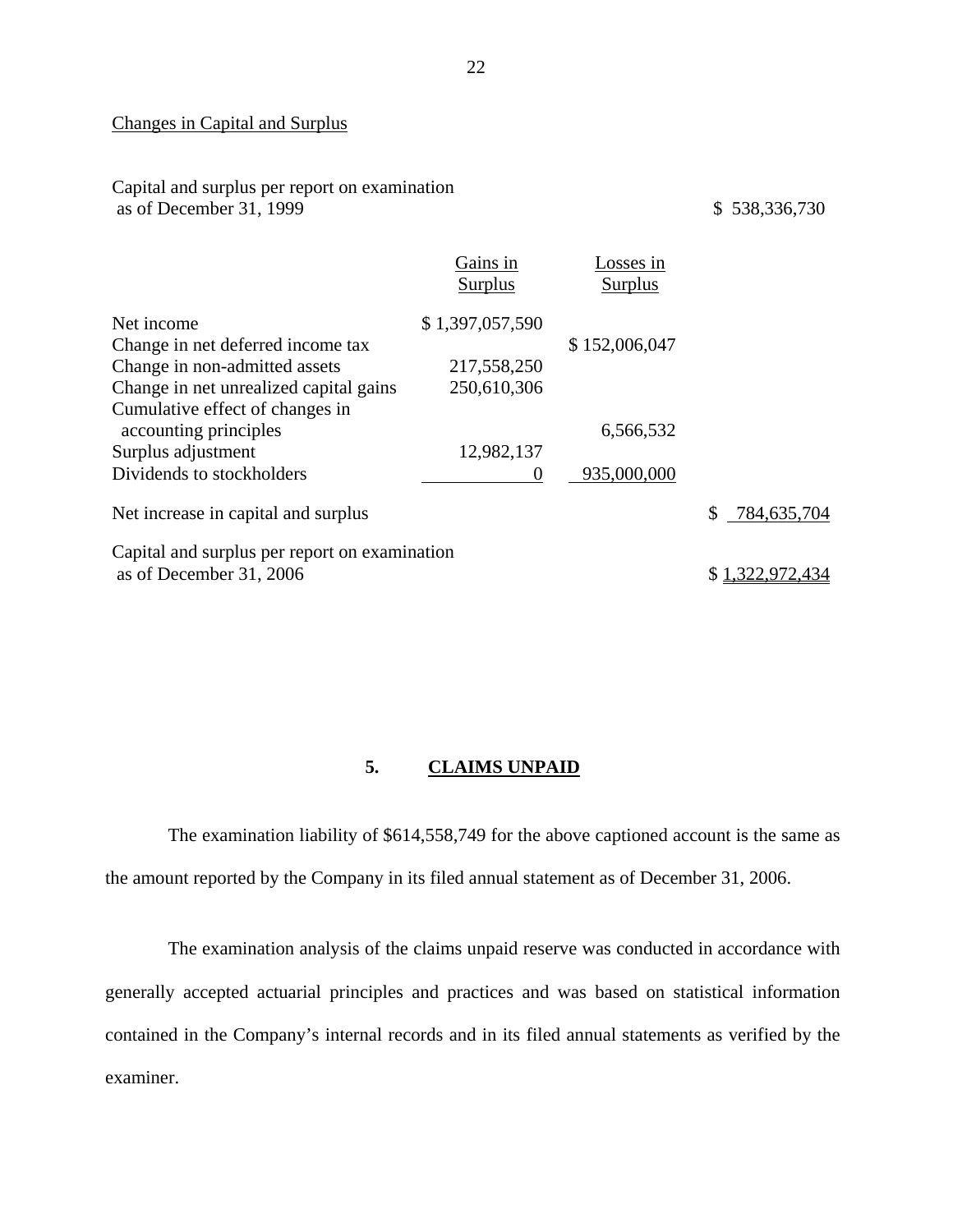#### <span id="page-24-0"></span>**6. COMPLIANCE WITH PRIOR REPORT ON EXAMINATION**

The prior report on examination as of December 31, 1999, contained the following three

(3) comments and recommendations (page number refers to the prior report on examination):

#### **ITEM NO. PAGE NO.**

#### **Holding Company**

1. It is recommended that Empire HealthChoice Assurance, 10 Inc. continue to comply with the requirements of Article 16 of the New York State Insurance Law.

The Company has complied with this recommendation.

2. The management of Empire HealthChoice Assurance, Inc. 14 should be mindful of the maximum limits governing investments in the shares of other insurance companies (including subsidiaries) as set forth in §1408(b) of the NYIL.

The Company has complied with this recommendation.

3. It is recommended that Empire HealthChoice Assurance, 14 Inc. continue to comply with the requirements of §1408 of the NYIL regarding additional contributions to the surplus of its insurer and HMO subsidiaries.

The Company has complied with this recommendation.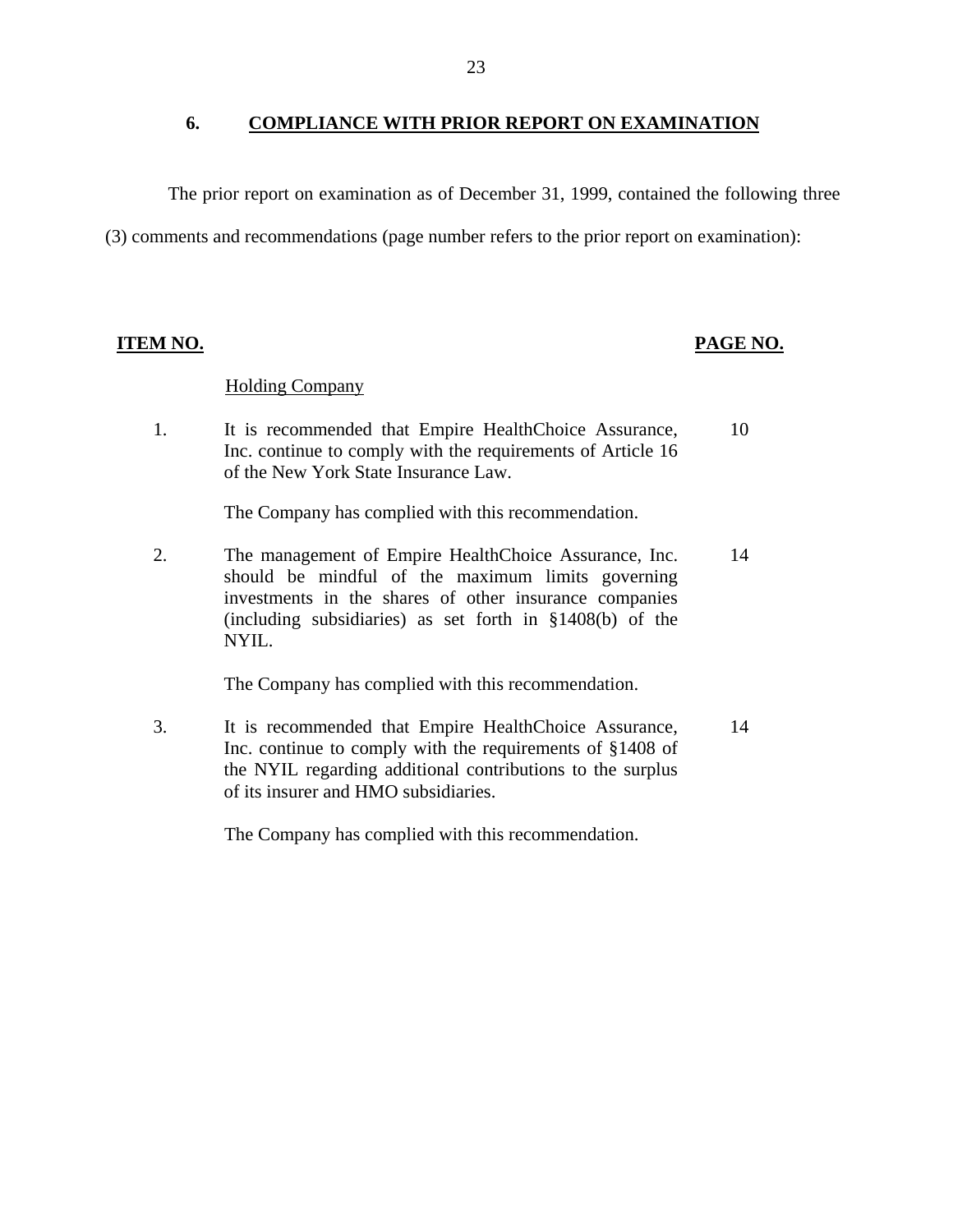# 7. SUMMARY OF COMMENTS AND RECOMMENDATIONS<br>ITEM PAGE NO.

#### **Management and Controls**

- A. <u>Management and Controls</u><br>i. It is recommended that better recordkeeping be prepared in regard to recording changes to the board's members. 8
	- ii. It is recommended that EHCA complies with Section  $1202(a)(2)$  of the New York Insurance Law by maintaining the required number of board members at all times. 8

#### **Holding Company System**

- B. Holding Company System<br>
i. It is recommended that EHCA complies with Section 1505(d)(3) of the New York Insurance Law and refrain from enacting agreements requiring the Superintendent's approval until such approval has been obtained. 12
	- ii. It is recommended that EHCA continues to provide its management with summary reports of inter-company expense allocations and that these reports be used to verify that the expenses allocated to the Company are fair and equitable. 13

#### **Accounts and Records**

- C. Accounts and Records<br>
i. It is recommended that EHCA reviews its investment portfolio more frequently than quarterly, at least monthly, to ensure compliance with all applicable New York investment limitation statutes and internal guidelines. 14
	- ii. It is recommended that EHCA continues to ensure compliance with New York Insurance Department Regulation 152 by ensuring that the record retention schedule is available for reference and is clear and complete. 14

#### **Internal Controls**

D. Internal Controls<br>It is recommended that EHCA continues to improve and enhance its internal control environment by ensuring that control descriptions are clear, adequately described and meet the criteria of a control. 16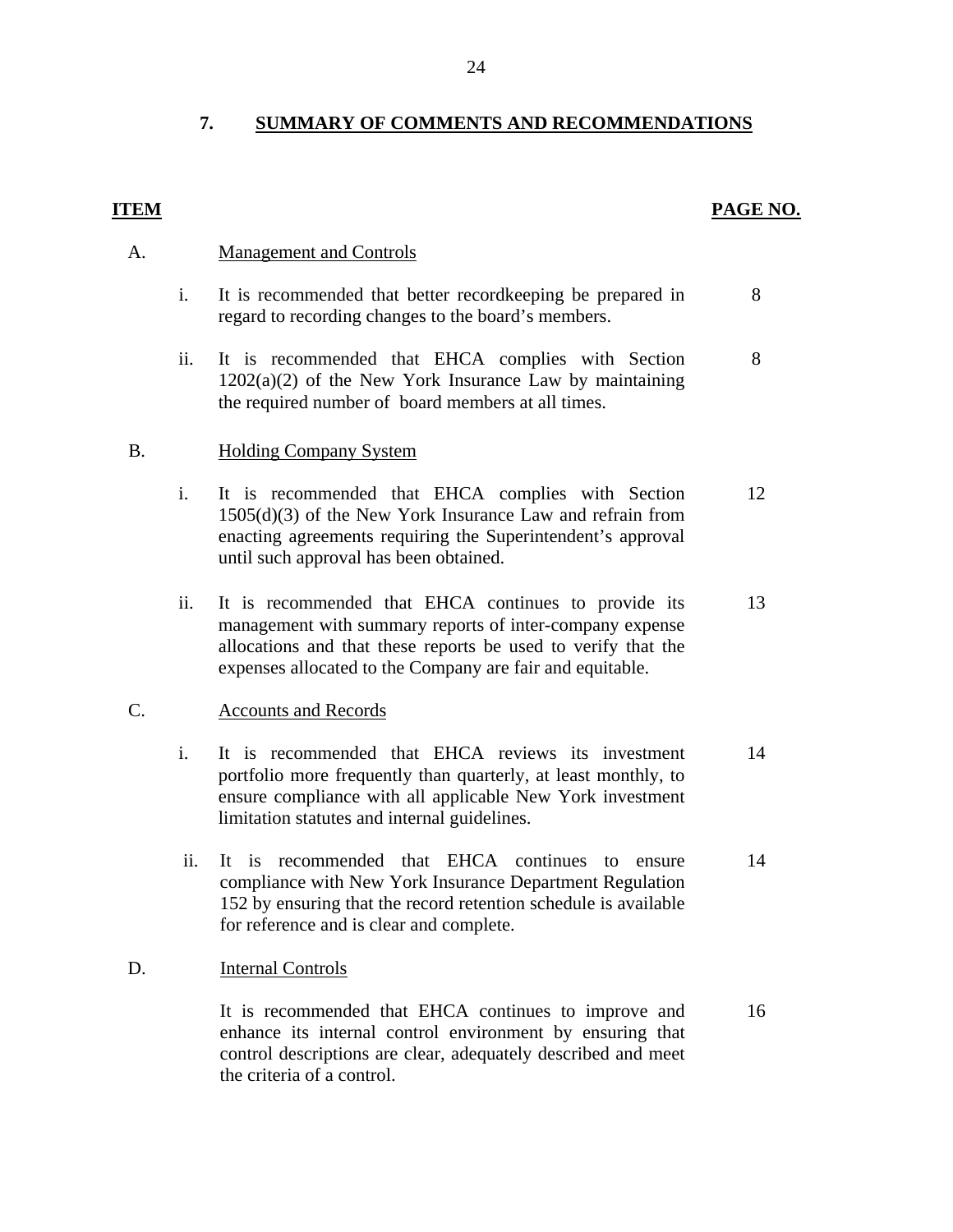25

## **ITEM PAGE NO.**

#### E. Facilitation of Examination

It is recommended that EHCA improves its procedures for facilitating examinations. These comments are also directed at the Company's independent certified public accountant in regard the requirements of Section 307(b) of the New York Insurance Law and Department Regulation 118 (11 NYCRR 89).

#### 18